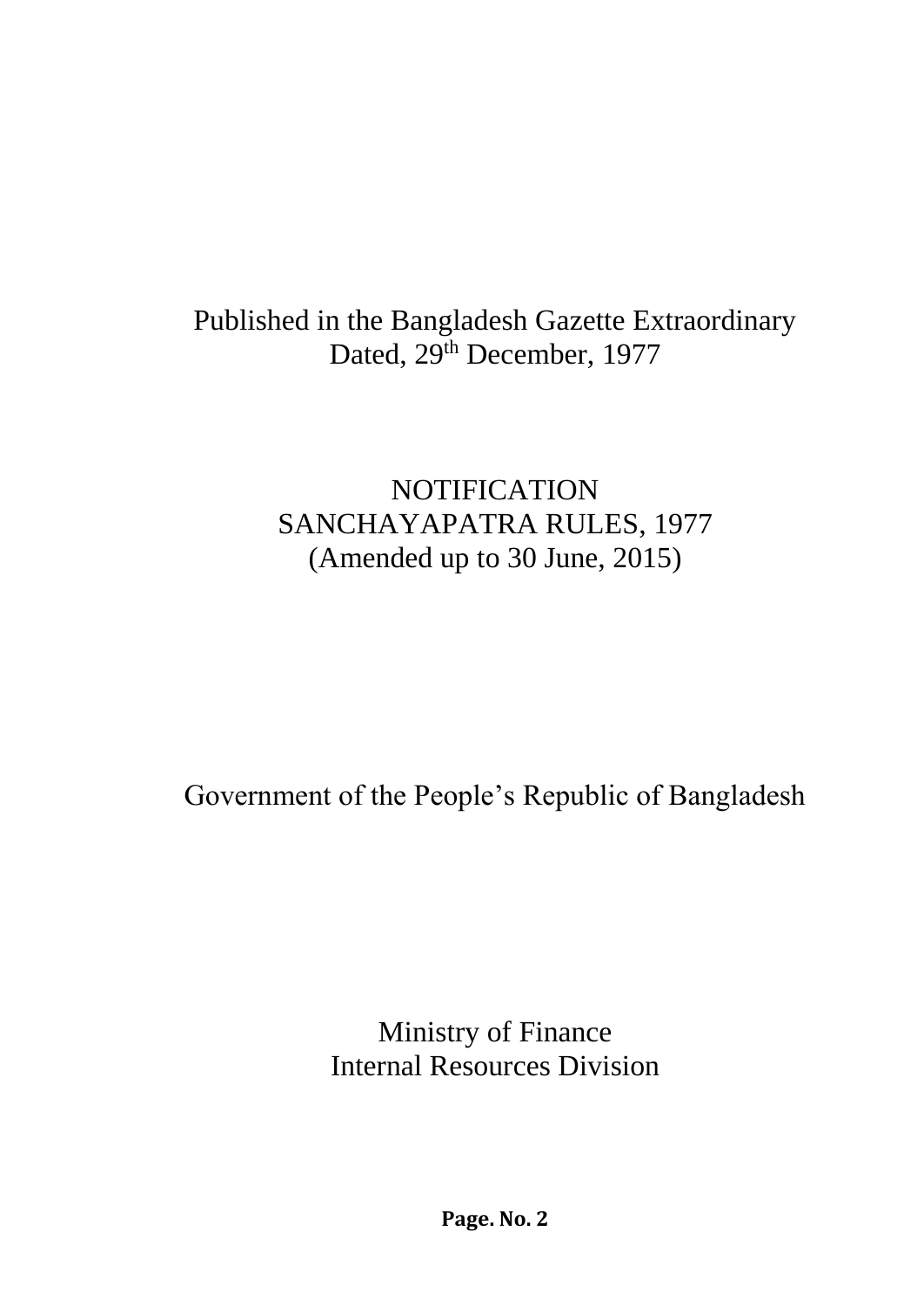[Published in the Bangladesh Gazette Extraordinary Dated, 29<sup>th</sup> December, 1977]

Government of the People's Republic of Bangladesh Ministry of Finance (Budget Wing)

### NOTIFICATION

# Dhaka, the 20<sup>th</sup> December, 1977

No. MF/Bud-II(10)/Savings-51/77/178- The government of the People's Republic of Bangladesh is pleased to make the following Rules namely :

# **SANCHAYAPATRA RULES, 1977 (Amended up to 30 June, 2015)**

# **1. SCOPE**

# **1. Short title, application and commencement.-**

- (1) These Rules may be called "the Sanchayapatra Rules, 1977(Amended up to 30 June, 2015)":
- (2) These Rules shall apply to the 5 year Bangladesh Sanchayapatra. Tin Mash Antar Munafavittik 3 year Sanchayapatra and any other Sanchayapatra introduced in future. And a person who buys the Sanchayapatras shall be bound by these Rules.
- (3) These Rules shall come into force at once.

**2. Definition.-** For the purpose of these Rules the word "Certificate" or "Sanchayapatra" shall mean the 5 year Bangladesh Sanchayapatra. Tin Mash Antar Munafavittik 3 year Sanchayapatra and any other Sanchayapatra introduced future.

**3. Office of Issue, etc.-** A certificate may be issued by the Bangladesh Bank, the Schedule Banks, the Post Office and the National Savings Bureau each one of which shall be called "Issuing Authority" and each of their offices shall be called "Office of Issue".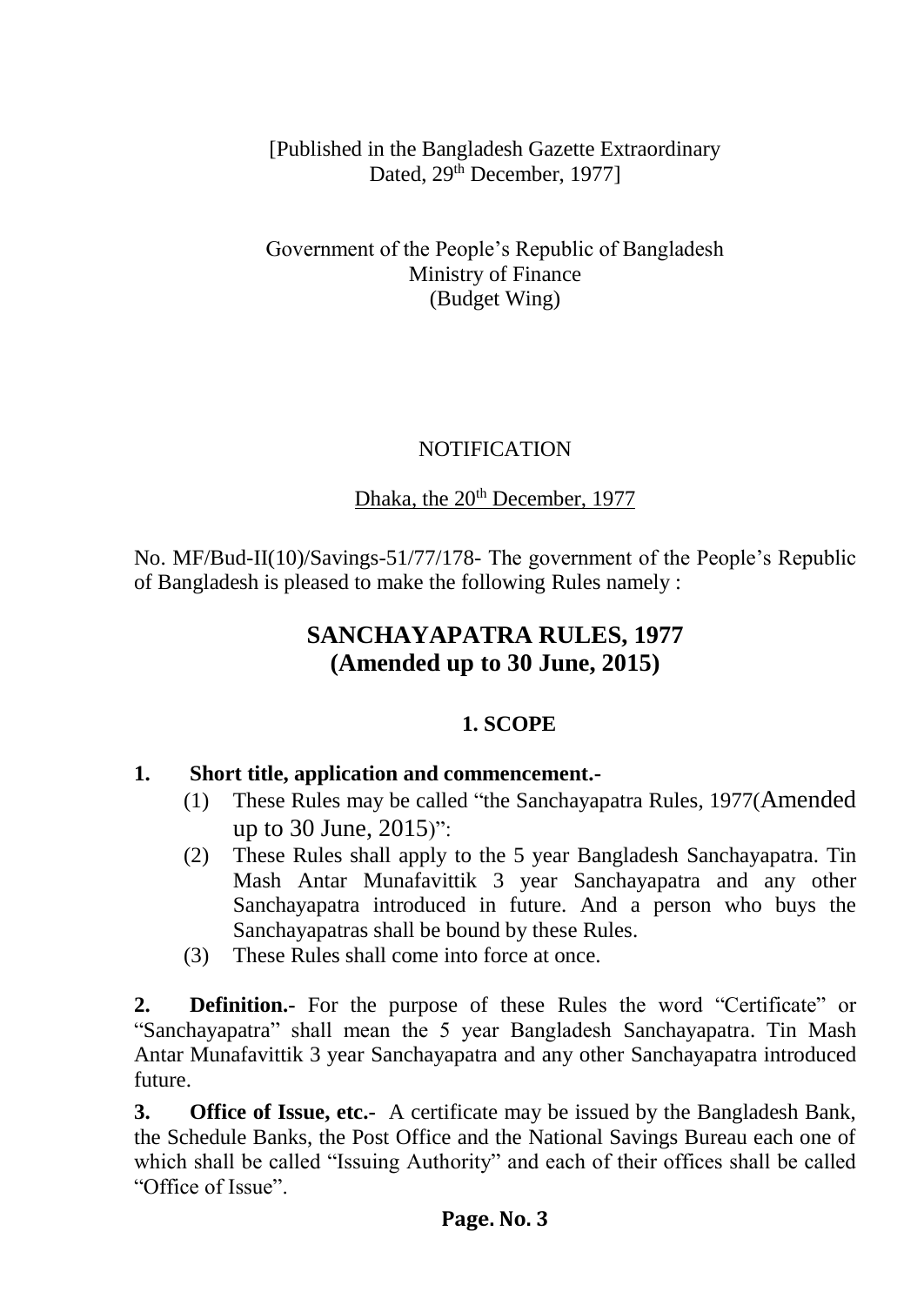- 4. Omitted vide memo no. অম/অসবি-৩/এস-৬/৯২/৪২০/১(১২০),dated, 4-6-92**.**
- 5. A certificate may be purchased by any of the following, namely
	- (1) a single adult;
	- (2) a minor;
	- (3) two adults in their joint names-
		- (a) Payable to the holders jointly or payable to either with the written consent of the other;
		- (b) Payable to either.
	- (4) an adult on behalf of  $-$ 
		- (a) a single minor, or
		- (b) two minor jointly,
		- (c) himself (or herself) and a minor jointly,
		- (d) any lunatic of whom he is the guardian or manager appointed by a Court of law.

(5) "Recognized provident fund as defined in Sub-Rule-2 of Rule-49 of the Income Tax Rules, 1984 (part-II) and those governed by the Provident Funds Act. 1925 (XIX of 1925)"

### **Note : Sub-Rule (5) will apply to the 5-Year Bangladesh Sanchayapatra only.**

(6) Any income from fisheries, poultry, production of pelleted poultry feed production of seeds, marketing of locally produced seeds, cattle farming, dairy farming, horticulture, frog farming, mushroom farming, floriculture, sericulture as described in paragraph 34 of part-A of Sixth Schedule of the Income Tax Ordinance. 1984 and subject to condition that persons will produce a certificate from the concerned Deputy Commissioner of Taxes stating that persons have income from such sources.

### **Note : Sub-Rule (6) will apply to the 5-Year Bangladesh Sanchayapatra only.**

(7) An educational institution established for autistic or any other institution which works to support autistic. Provided that the profit should be used to support autistic and it must be certified by concern District Social Services Office.

# **Note: Sub-Rule (7) will apply to the 'Tin Mas antar Munafa vittik 3 year Sanchaypatra only.**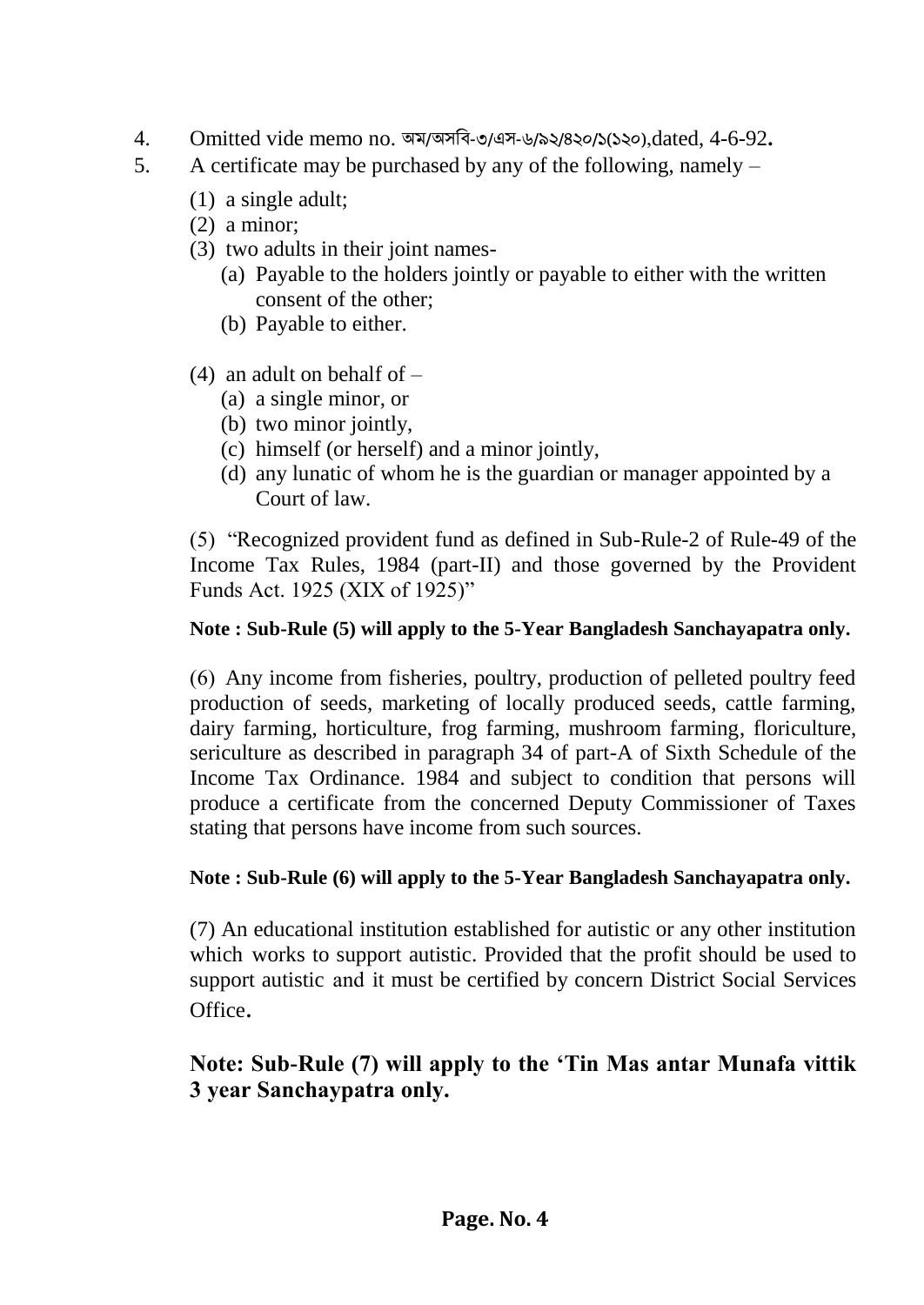\* অভ্যন্তরীণ সম্পদ বিভ্াগের প্রজ্ঞাপন নং অম/অসবি/সঞ্চয়/এস-৬/৯৫(অংশ)/১৬৩, তাবরখঃ ১১/০৬/২০০৫বরঃ এর মাধ্যমে Rule-5 এর Sub-Rule (5) সংযোজন করা হয়েছে।

========================================================================================

\* অভ্যন্তরীণ সম্পদ বিভ্াগের প্রজ্ঞাপন নং অম/অসবি/সঞ্চয়/এস-০৩/৯৭(অংশ)/১৬৬, তাবরখঃ১৬/০৮/২০১১বরঃ এর মাধ্যগম Rule -5 এর Sub-Rule (5) সংগশাধন করা হগয়গে।

\* অভ্যন্তরীণ সম্পদ বিভ্াগের প্রজ্ঞাপন নং অম/অসবি/সঞ্চয়/এস-৩/৯৭(অংশ)/৫৩, তাবরখঃ২৩/০২/২০১২বরঃ এর মাধ্যগম Rule -5 এর Sub-Rule (5) সংগশাধন করা হগয়গে।

\* অভ্যন্তরীণ সম্পদ বিভ্াগের প্রজ্ঞাপন নং অম/অসবি/সঞ্চয়-৮/২০০২/২২৭, তাবরখঃ১৬/১১/২০১০বরঃ এর মাধ্যমে Rule -5 এর Sub-Rule  $(6)$  সংযোজন করা হয়েছে।

\* অভ্যন্তরীণ সম্পদ বিভ্াগের প্রজ্ঞাপন নং-০৮.০০.০০০০.০৪১.২২.০০৩.৯৭(অংশ).৭৫, তারবখঃ ০৯/১১/২০২০ খ্রিঃ এর মাধ্যমে Rule -6 এর পর Sub-Rule (7) এবং Sub-Rule (7) এর পর Note সংযোজন করা হয়েছে।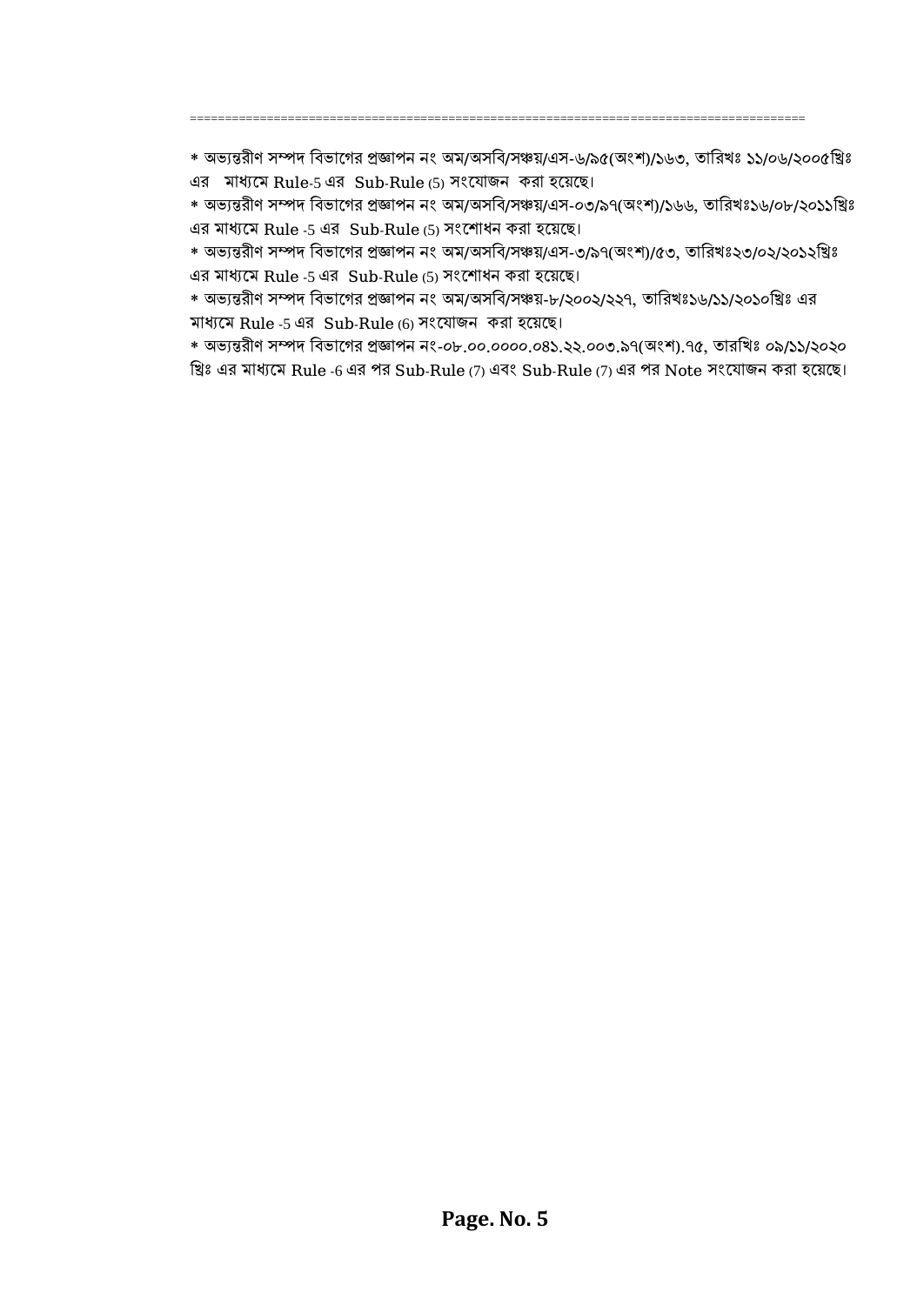# **II. PROCEDURE FOR PURCHASE**

**6. Application Form.-** Application for the issue of certificates shall be made in the form (SC-1) obtainable free of charge from any office of issue.

**7. Presentation of application forms.-** Application forms may be presented at any office of issue-

- (a) By the purchaser in person, or
- (b) by his messenger, or
- (c) Through his Banker.

"Note : At the time of purchasing Savings Certificates, purchaser(s) must show his/her/their National Identity Card to the issuing authority and it will be mandatory to include the National ID Card number(s) in the purchase form. If the purchaser is unable to produce National ID Card, it will be mandatory to include Passport or Birth Registration Certificate Number and the purchaser must show the original to the issuing authority."

#### **8. Signature on the application form.-** The application shall be signed -

- (1) In the case of individuals, whether adult or minor by the individuals themselves or their bankers; in the case of illiterate person. Thumb impression of the applicant must be attested by a person known to the office of issue;
- (2) In all other case by the person or persons authorised to administer the funds and to sign specifying the designation, for example, President, Secretary or Treasure, or by their bankers.

========================================================================================

#### **9. Purchase of certificate or on behalf of a minor-**

(1) When an adult or a Bank purchase a certificate on behalf of a minor, the application form shall be signed by the adult or by the adults, or minors banker, and after the entry of the minors name therein the following further entry shall be made in brackets namely-

<sup>\*</sup> অভ্যন্তরীণ সম্পদ বিভ্াগের প্রজ্ঞাপন নং অম/অসবি/সঞ্চয়/এস-০৩/৯৭ (অংশ)/১৬১, তাবরখঃ ২৯/০৬/ ২০১০ বরঃ এর মাধ্যমে অনুচ্ছেদ ৭ এর পর নোট সংযোজন করা হইয়াছে।

<sup>\*</sup> অভ্যন্তরীণ সম্পদ বিভ্াগের প্রজ্ঞাপন নং অম/অসবি/সঞ্চয়/এস-০২/২০০৯/২৫৬, , তাবরখঃ ২১/১০/২০১০বরঃ এর মাধ্যগম Rule-7 এর Note সংগশাধন করা হগয়গে।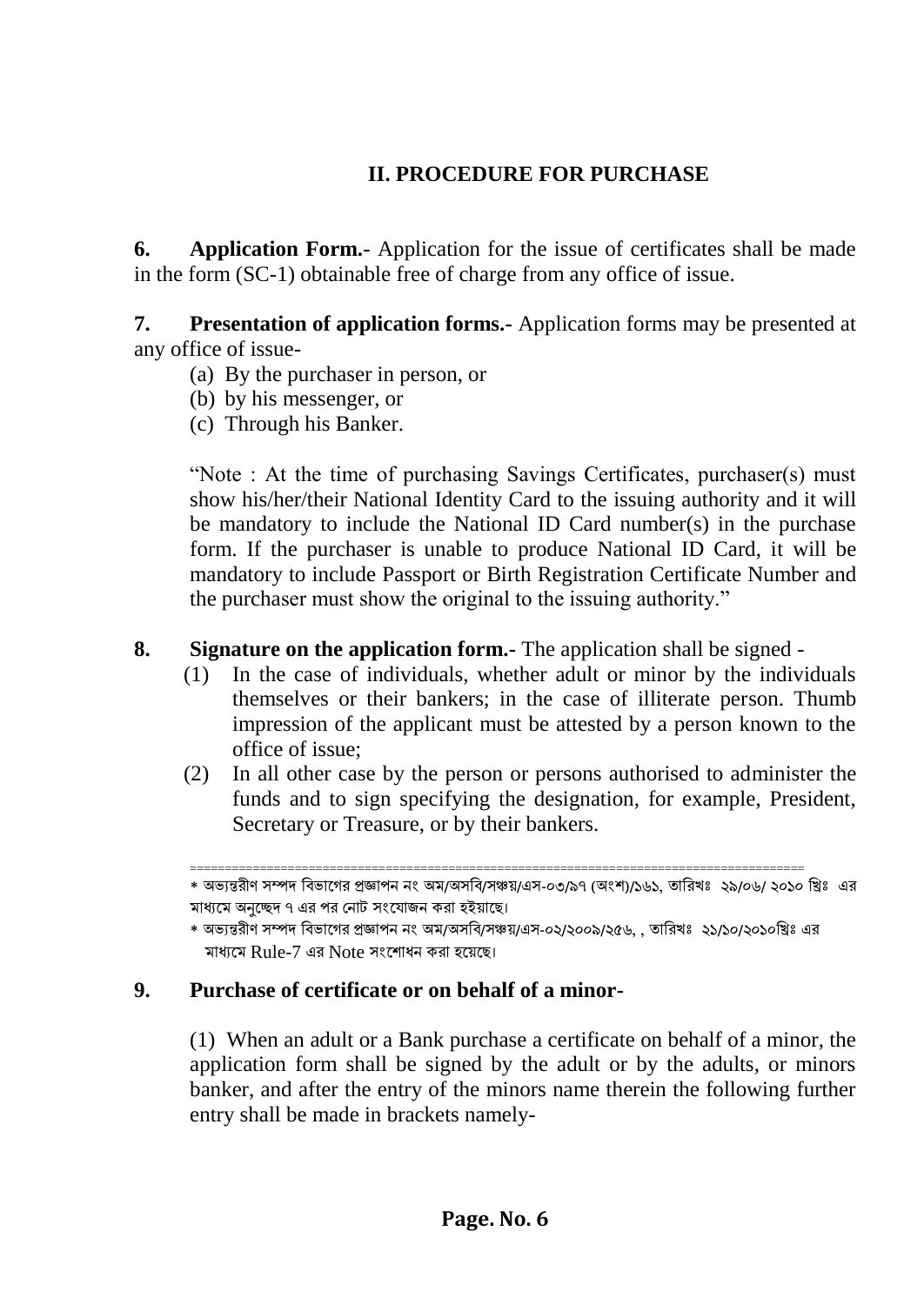"(MINOR : Date of birth .............................)" and a nomination at the option of the purchaser as to the person who shall be entitled to encash the certificate(s) on behalf of the minor, such nomination being restricted to-

- (a) the father, or
- (b) the mother, or
- (c) the paternal grandfather, or
- (d) the legal guardian of the minor.

If the certificate has been purchased by a bank and is eventually encashed by the bank, the proceeds shall be payable by the bank only to the person nominated.

(2) If it is desired to make a nomination as indicated in sub-Rule(1) the words "through father" or "through mother", as the case may be, shall be added in the Application Form in continuation of the words indicated in that sub-Rule.

(3) Notwithstanding anything contained in sub-Rule (2), a person who has purchased certificated on behalf of a minor and has not nominated any one to encash them, shall be permitted to nominate a person or persons to do so later. The certificated in question should be produced before the Issuing Authority from which they were bought, who shall permit the holder to add the necessary words "through father/mother" as desired in the original application, and a similar entry shall be made by the Issuing Authority on the certificate(s).

- 10. Omitted vide memo no. অম/অসবি-৩/এস-৩/৯৭-(অংশ)/২১০*,*dated, 29-06-2002.
- 11. Omitted vide memo no. অম/অসবি-৩/এস-৩/৯৭-(অংশ)/২১০*,*dated, 29-06-2002.
- 12. Omitted vide memo no. অম/অসবি-৩/এস-৩/৯৭-(অংশ)/২১০*,*dated, 29-06-2002.
- 13. Omitted vide memo no. অম/অসবি-৩/এস-৩/৯৭-(অংশ)/২১০*,*dated, 29-06-2002.

#### **III- NOMINATION**

#### **14. Nominations.-**

(1) In the case of purchase of certificate by individual or individuals. Whether adult or minor, holding the certificate signly or jointly nomination may be made by the purchaser(s) of certificate in the application form at the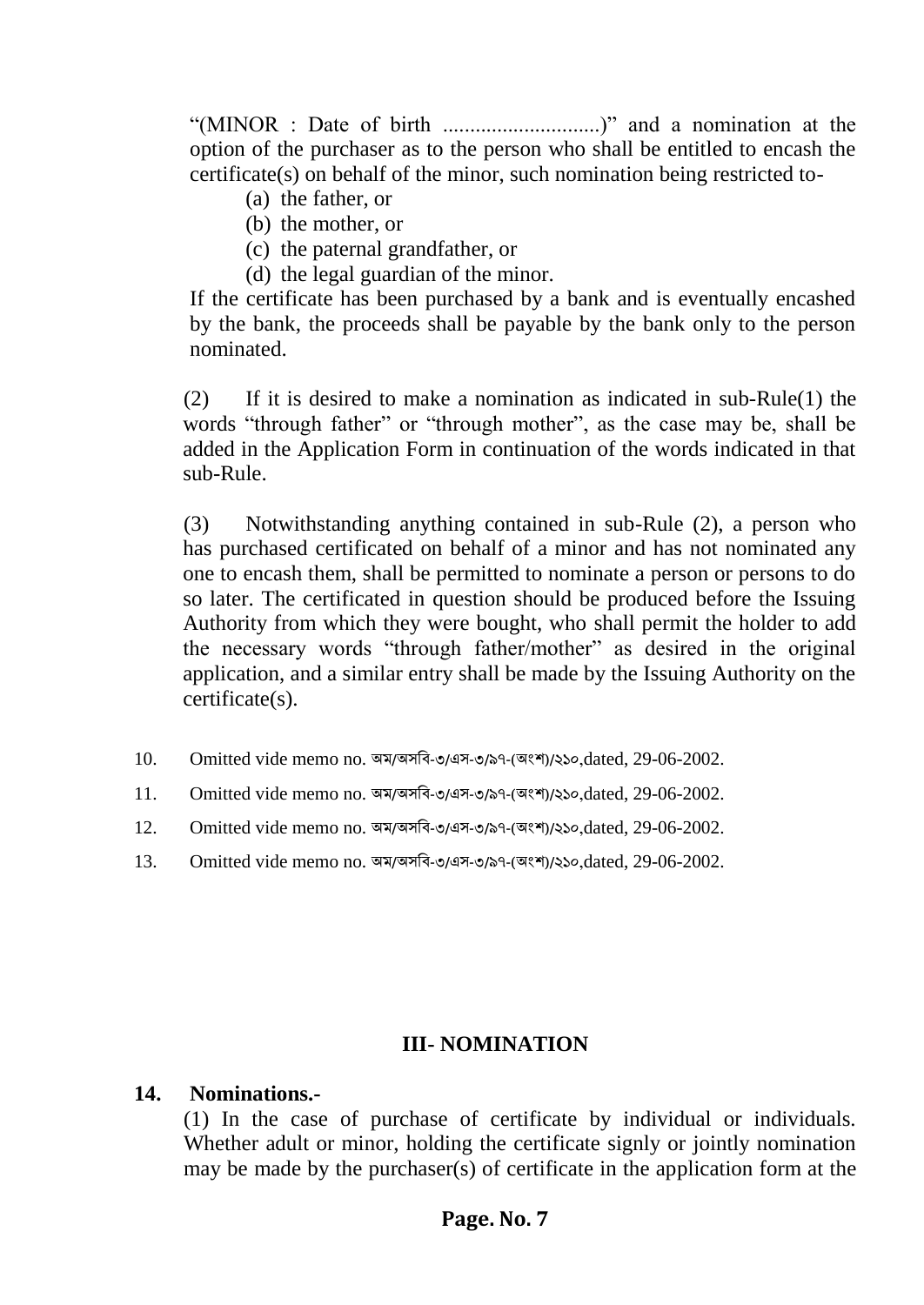time of the purchase, specifying the amount, whether whole or in part, receivable by the nominee on the death of the purchaser(s).

(2) Nomination made under sub-Rule (1) shall cease to have effect in case the nominee dies before the death of the holder or before he has received any sum thereunder.

Note: "Nominee" means an individual or group of individuals, and includes any company or association or body of individuals, whether it is incorporated or not.

**15. Cancellation, etc. of the nomination.-** A holder of a certificate may he noticed to the Issuing vary or cancel the nomination made under Rule 14 at any time.

**16. Where no nominee exist.-** In any case where-

- (a) a holder dies without making any nomination under Rule 14 or after having made such nomination, it has ceased to have effect under Rule 14(2);
- (b) the sum or part of the sum in respect of which no nomination has been made does not exceed Taka twenty five thousand; and
- (c) the probate of the will of the holder or the letters of administration of his estate, or a succession certificate under the Succession Act, 1925 (XXXIX of 1925), is not produced to the officer or authority authorised in this behalf within three months of the death of the holder,

Payment of the sum or part thereof, as the case may be, shall be made to the person who appears to be entitled to receive it or to administer the estate of the deceased holder, by the authority empowered by the Government in this respect and to the extent to which it is so empowered.

**17. Nominee to receive amount of the certificate.-** It shall open to a nominee under Rule 14 to receive the amount due to him on the death of the holder either immediately or on maturity of the certificate.

"NOTE: Nominee or successor can withdrawn Three Monthly Profit in respect of" বতন মাস অন্তর মুনাফাবভ্বিক সঞ্চয়পত্র।

<sup>========================================================================================</sup> \* অভ্যন্তরীণ সম্পদ বিভ্াগের প্রজ্ঞাপন নং অম/অসবি/সঞ্চয়/এস-৬/৯৯/১৩৭, তাবরখঃ ২০/০৮/২০০৮বরঃ এর মাধ্যগম অনুচ্ছেদ ১৪ এ Note সংযোজন করা হয়েছে।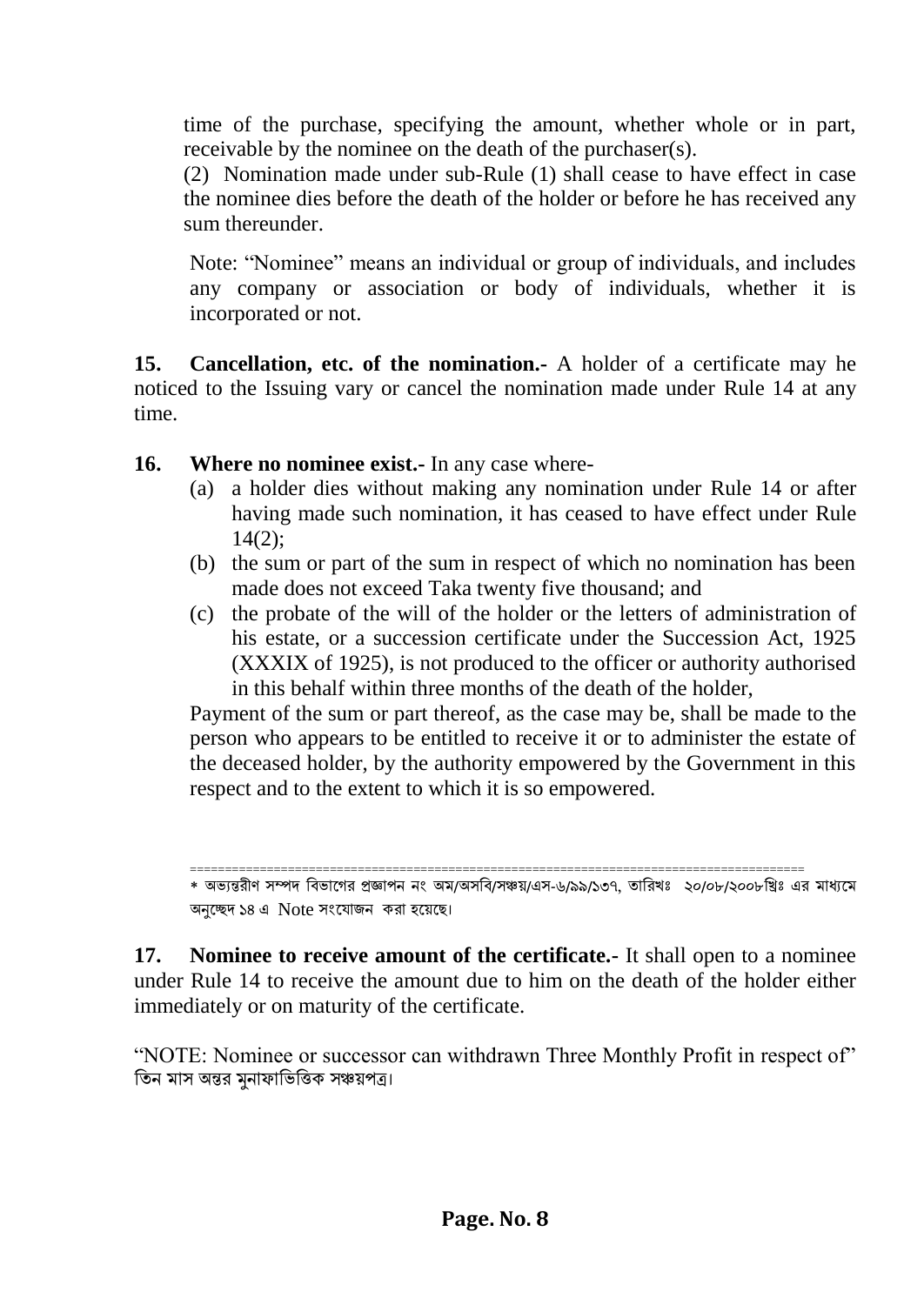### **IV. PAYMENT BY INVESTORS FOR CERTIFICATE**

18. Method of payment.- Payment for the purchase of a certificate may be made by any of the following methods, namely-

- (a) case of currency notes;
- (b) cheque;
- (c) by completing a form for withdrawal of money from the purchaser's post office saving bank account and presenting the same together with the pass book, in the case of purchase at a post office only.

**Note-** The cost of certificate shall be debited to the savings bank account under "withdrawals" and the pass book shall be returned together with the newly bought certificates.

**19. Purchase money to be paid in full.-** Certificates shall be paid for in full at the time of purchase.

### **V. PERMISSIBLE LIMITS OF HOLDING (FACE VALUE OF CERTIFICATES) BY VARIOUS CLASSES OF INVESTORS.**

**20.** Omitted vide memo no. অম/অসবি-৩/এস-৩/৯৭-(অংশ)/২১০, dated, 29-06-2002.

21. The maximum permissible limit of holding of each Sanchayapatra shall be Taka Thirty lakhs (Taka 30,00,000/-) for any one person or Taka Sixty lakhs (Taka 60,00,000/-) by two persons jointly.

(1) No investment limit for recognized provident fund as described in sub-Rule (5) of Rule-5.

(2) No Investment limit for institutions as described in sub-Rule (6) and (7) of Rule-5

Note : On maturity the principal amount along with the profit accrued thereon shall be treated as re-invested for another term only incase the certificates are not encashed and the profit payable for the the extended period shall be at the rate prevailing on the day the renewal is made.

**22.** Omitted vide memo no. অম/অসবি-৩/এস-৩/৯৭-(অংশ)/২১০, dated, 29-06-2002.

**23. Permissible excess limit.-** If the limit prescribed in Rules 21 for any one holder or class of investor be exceeded as a result of acquisition of further certificate(s) by reason of-

- (a) Inheritance, or
- (b) by award of the Government or a soldier or valour the holder shall be permitted to hold the excess, which shall earn interest but the holder shall not further increase the holding

### **Page. No. 9**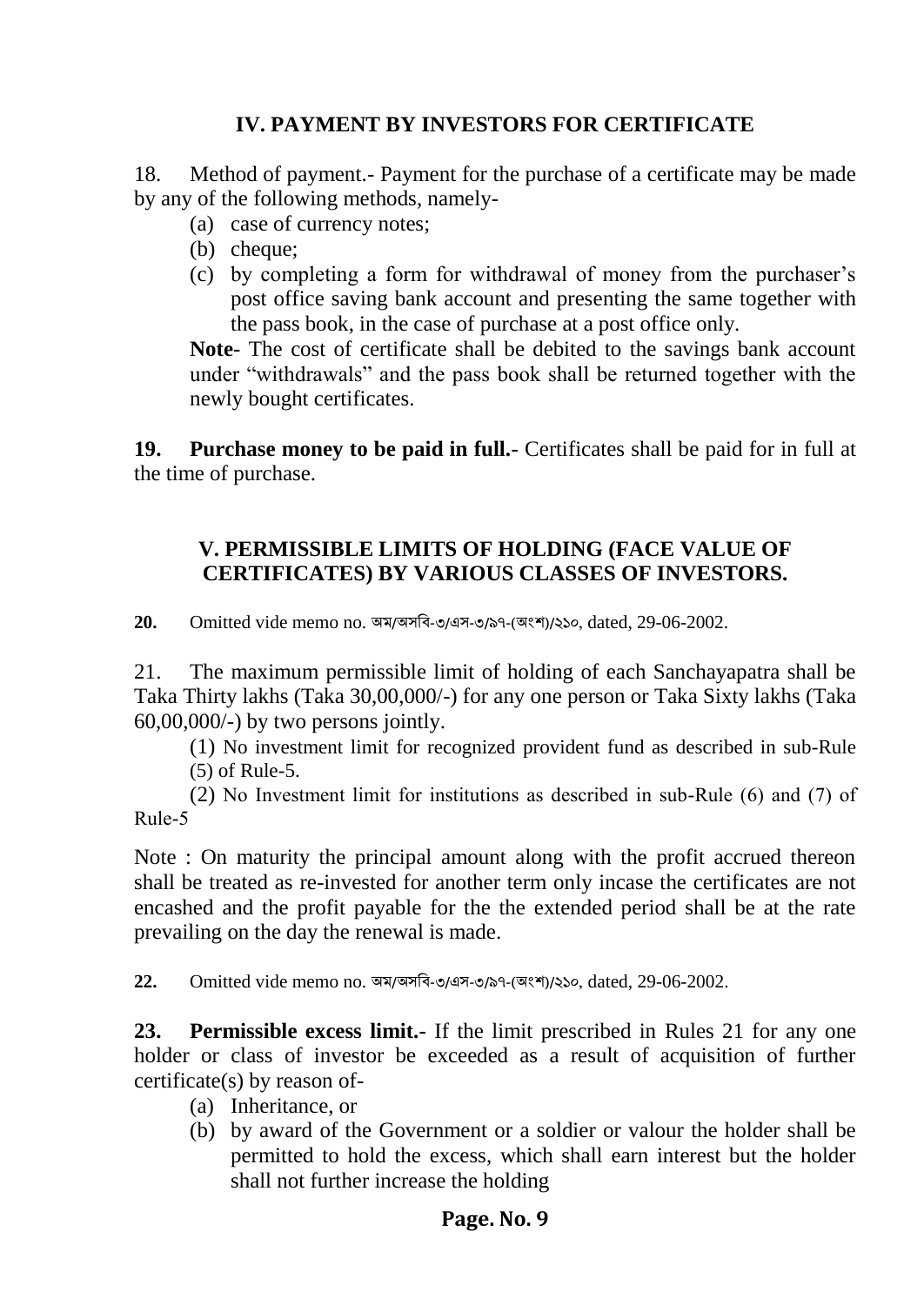- ======================================================================================== \* অভ্যন্তরীণ সম্পদ বিভ্াগের প্রজ্ঞাপন নং অম/অসবি/সঞ্চয়/এস-০৩/৯৭(অংশ)/৩১৯, তাবরখঃ ০৮/১১/২০০৪বরঃ এর মাধ্যগম Rule-21সংগশাধন কগর বিবনগের উধসধীমা ২০ ও ৪০ লক্ষ করা হগয়গে।
- \* অভ্যন্তরীণ সম্পদ বিভ্াগের প্রজ্ঞাপন নং অম/অসবি/সঞ্চয়/এস-০৩/৯৭(অংশ)/৩৩৮, তাবরখঃ ২১/১২/২০০৪বরঃ এর মাধ্যগম Rule-21সংগশাধন কগর বিবনগের উধসধীমা ২৫ ও ৫০ লক্ষ করা হগয়গে।
- \* অভ্যন্তরীণ সম্পদ বিভ্াগের প্রজ্ঞাপন নং অম/অসবি/সঞ্চয়/এস-০৮/২০০২/১৯০, তাবরখঃ ১০/০৮/২০০৫বরঃ এর মাধ্যগম Rule-21সংগশাধন কগর বিবনগের উধসধীমা ২৫ ও ৫০ লক্ষ করা হগয়গে এিং Note সংগ াজন করা হগয়গে।
- \* অভ্যন্তরীণ সম্পদ বিভ্াগের প্রজ্ঞাপন নং অম/অসবি/সঞ্চয়/এস-০৩/৯৭(অংশ)/২৭৯, তাবরখঃ ০১/১২/২০০৫বরঃ এর মাধ্যগম Rule-21সংগশাধন কগর বিবনগের উধসধীমা ৫০ লক্ষ ও ১ নকাটি করা হগয়গে।
- \* অভ্যন্তরীণ সম্পদ বিভ্াগের প্রজ্ঞাপন নং অম/অসবি/সঞ্চয়/এস-০৩/৯৭(অংশ)/১৬১, তাবরখঃ ২৯/০৬/২০১০বরঃ এর মাধ্যগম Rule-21সংগশাধন কগর বিবনগের উধসধীমা ৩০ ও ৬০ লক্ষ করা হগয়গে এিং Note বিলুপ্ত করা হগয়গে।
- \* অভ্যন্তরীণ সম্পদ বিভ্াগের প্রজ্ঞাপন নং অম/অসবি/সঞ্চয়/এস-০৩/৯৭(অংশ)/১৬৬, তাবরখঃ ১৬/০৮/২০১১বরঃ এর মাধ্যমে Rule-21এর Sub-Rule  $(1)$  ও Sub-Rule  $(2)$  সংযোজন করা হয়েছে এবং Note পুনঃরায় সংযোজন করা হয়েছে।
- \* অভ্যন্তরীণ সম্পদ বিভ্াগের প্রজ্ঞাপন নং অম/অসবি/সঞ্চয়/এস-০৩/৯৭(অংশ)/৫৩, তাবরখঃ ২৩/০২/২০১২বরঃ এর মাধ্যগম Rule-21এর Sub-Rule (1) ও Sub-Rule (2)) সংগশাধন করা হগয়গে।
- \* অভ্যন্তরীণ সম্পদ বিভ্াগের প্রজ্ঞাপন নং-০৮.০০.০০০০.০৪১.২২.০০৩.৯৭(অংশ).৭৫, তাবরখঃ ০৯/১১/২০২০ বরঃ এর মাধ্যগম  $Rule-21$ এর  $Sub-Rule(2)$ ) প্রতস্থািপন করা হয়েছে।

### **VI. PENALTY FOR HOLDING CERTIFICATE IN EXCESS OF THE MAXIMUM VALUE PRESCRIBED UNDER RULES 21.**

**24. Return of excess certificate.-** If through any cause(except as provided for in Rule 23) the total holding of any investors is discovered to be in excess of the limit prescribe Rule in 21 whether as a result of-

- (a) direct purchase, or
- (b) receipt by transfer, or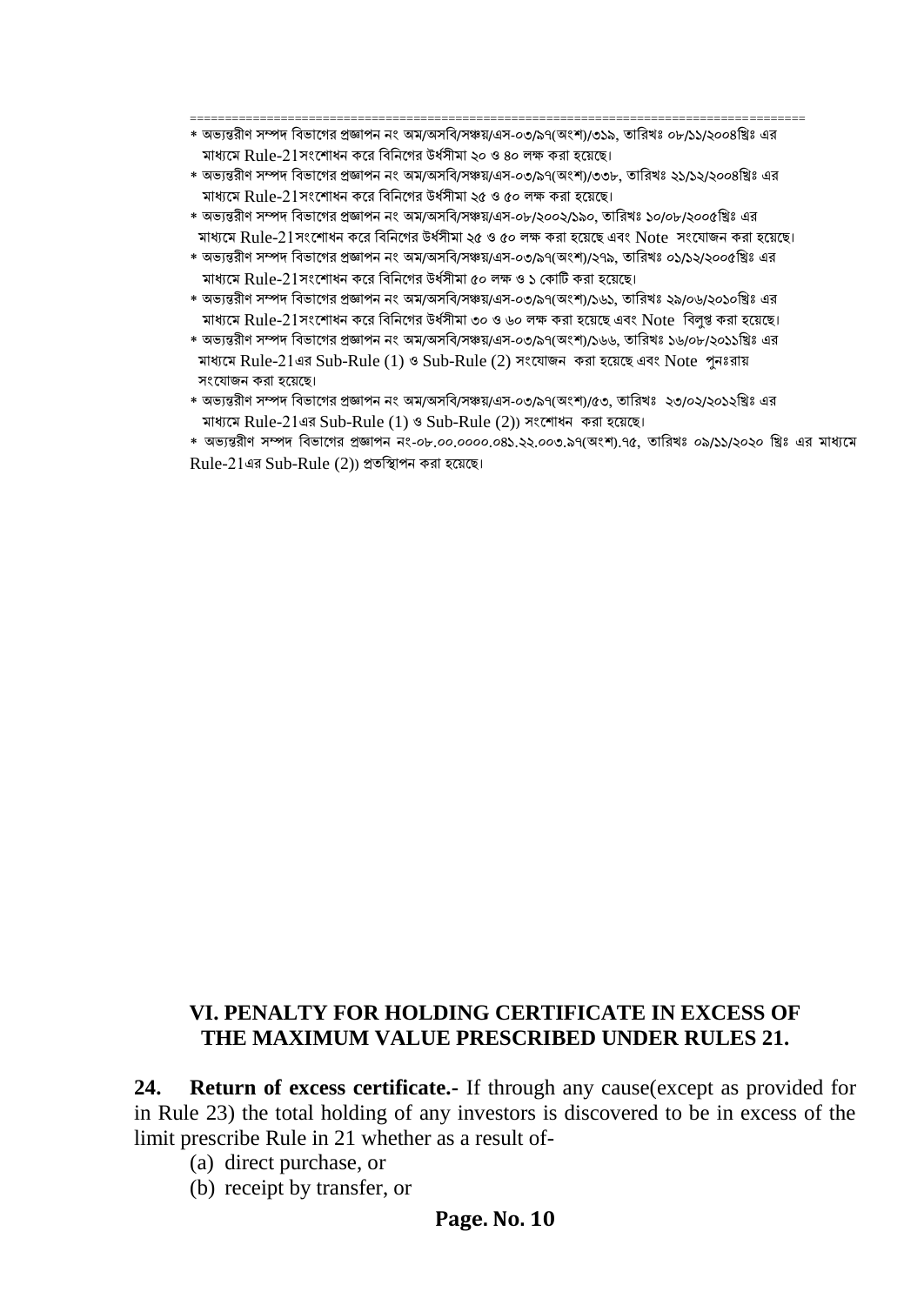- (c) purchase of holder behalf by any other person or agency, or
- (d) being in excess as a result of inheritance, or award to a soldier for valour, and the holder has still further increased that excess, the investor concerned shall be bound immediately to discharge the excess holding when called upon to do so and further shall not entitled to any interest thereon.

**25. penalty.-** Any profit which may have been paid, in contravention of Rule 24 shall be refunded to Government on demand, and in the event of failure to refund, may; (in addition to other remedies for the recovery thereof by Government) be deducted from any money payable by the Government to the person who received the interest or payment or from his or her estate, or be recovered as and arrear of land revenue.

### **VII. ISSUE OF CERTIFICATES**

#### **26. Method of issue of certificate.-**

(1) The certificate shall be handed over by the office of issue immediately against payment in cash or currency notes.

(2) In the case of payment by cheque, a provisional receipt shall be given. The certificate shall delivered against surrender of the provisional receipt the date of issue of the certificate shall be the date of collection of the cheque.

(3) If application for the purchase of certificate(s) is made at a Branch Post Office not authorized to issue certificate, a temporary receipt shall be given for the money, and the certificate(s) shall be obtained from another Post Office and be delivered in due course against surrender of the temporary receipt.

**27. Issue on behalf of bank's clients.-** In cases where a bank signs on behalf of its clients the certificates shall be made out in the name of bank with the addition of the words, "A/C (name of the bank's client)."

**28. Duty of the Issuing Authority.-** Before issuing the certificate(s) the Issuing Authority shall satisfy itself in every case that the holding limit prescribed in Rule 21 is not exceeded.

29. Omitted vide memo no. অম/অসবি-৩/এস-৩/৯৭-(অংশ)/২১০, dated, 29-06-2002.

30. Omitted vide memo no. অম/অসবি-৩/এস-৩/৯৭-(অংশ)/২১০, dated, 29-06-2002.

## **VIII. ENCASHMENT, DISCHARGE AND TRANSFER OF CERTIFICATE**

### **(I) Where Encashable**

**31. Encashment of certificate.-**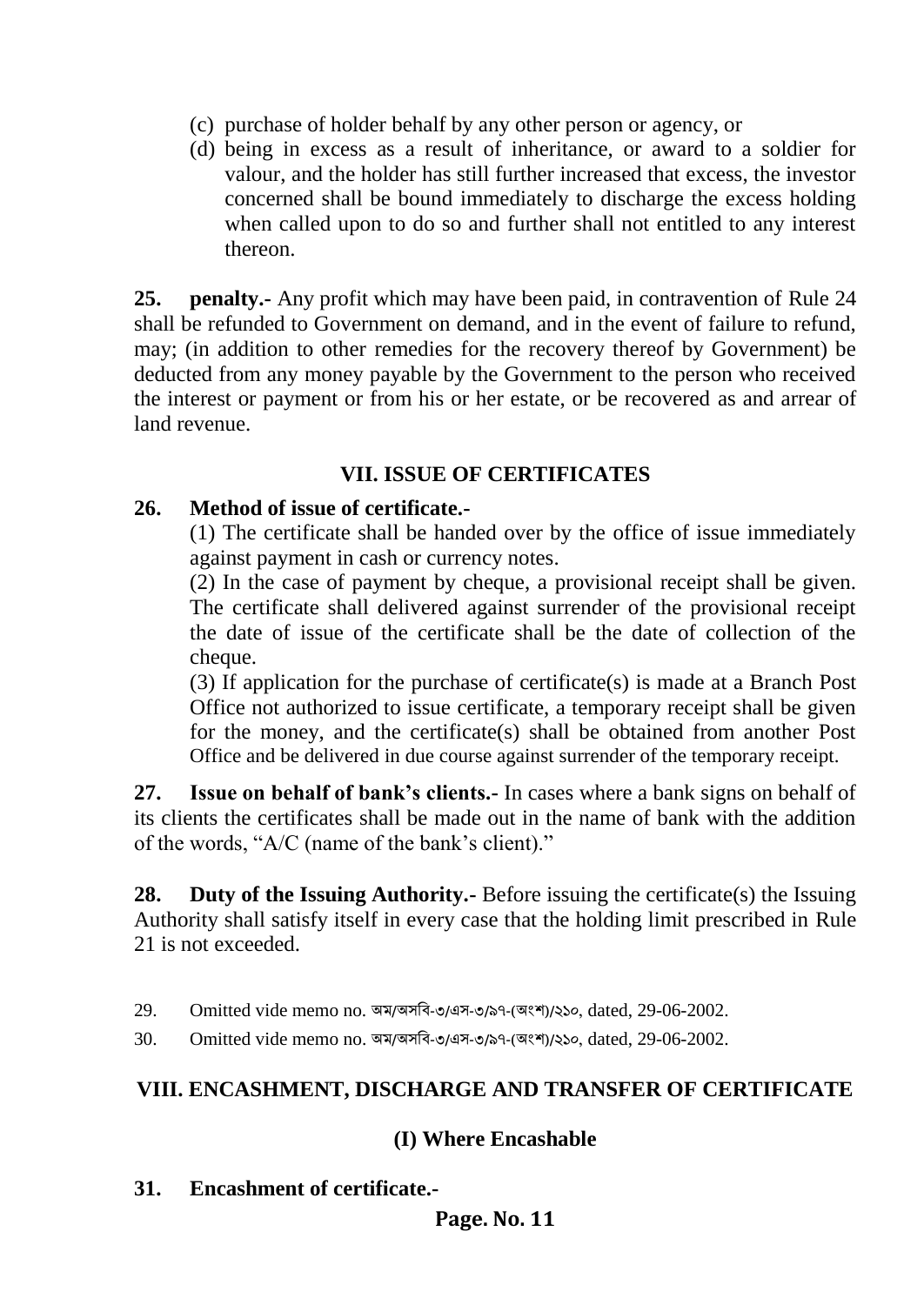- (1) Subject to the provisions of Rule 32 to 35, certificates shall be encashable at the Office of Issue.
- (2) A certificate issued by an Issuing Authority other than the post office may be collected either in cash or in cheque.

### **32. Encashment of certificates at an office other that the office of issue.-**

(1) A purchaser who anticipates that the certificates may have to be encashed at an office other than that of issue may, at the time of purchase, sign the lower portion of the application form (SC-1), which portion is known as the "Identity Slip"; from (SC-2).

**Note. 1-** The slip should be kept carefully and separately from the certificates to prevent possible loss of both simultaneously.

**Note. 2-** The thumb impression of a illiterate person shall not be accepted in lieu of signature on "Identify Slip".

**33. Procedure for obtaining Identity Slip.-** A purchaser who has not obtained an "Identity Slip" in accordance with Rule 32 may, on presentation of his certificate at the office of issue, procure an "Identity Slip" by signing the same in the presence of the Issuing Authority. If necessary, the slip may be signed in the presence of the Bank Officer of the Postmaster or Officer-in-Charge. National Savings Bureaus the case may be of an office other than that of issue and, in such cases the Bank Officer or the Postmaster or the Officer-in-Charge. National Savings Bureau, as the case may be, shall send the slip for verification to the office of Issue and, on its return, deliver it to the applicant duly certified.

**Note. 1-** The thumb impression of an illiterate person shall not be accepted in lieu of signature.

**Note. 2-** Certificates purchased from the Bangladesh Bank, the scheduled banks and the post offices can only be transferred respectively to the offices or branches of the Bangladesh Bank, the scheduled bank concerned and the post offices.

**34. Encashment of Certificates without Identify Slip.-** A purchaser who has not obtained an "Identity Slip" in accordance with Rule 32 or 33 may, subject to the provisions of Notes 2 below Rule 33 nevertheless, encash his certificates at another bank or post office, as the case may be, effecting transfer of registration of his holding from the Office or Issue to the Office where encashment is desired by obtaining (free) from an Issuing authority the prescribed "Form for Transfer from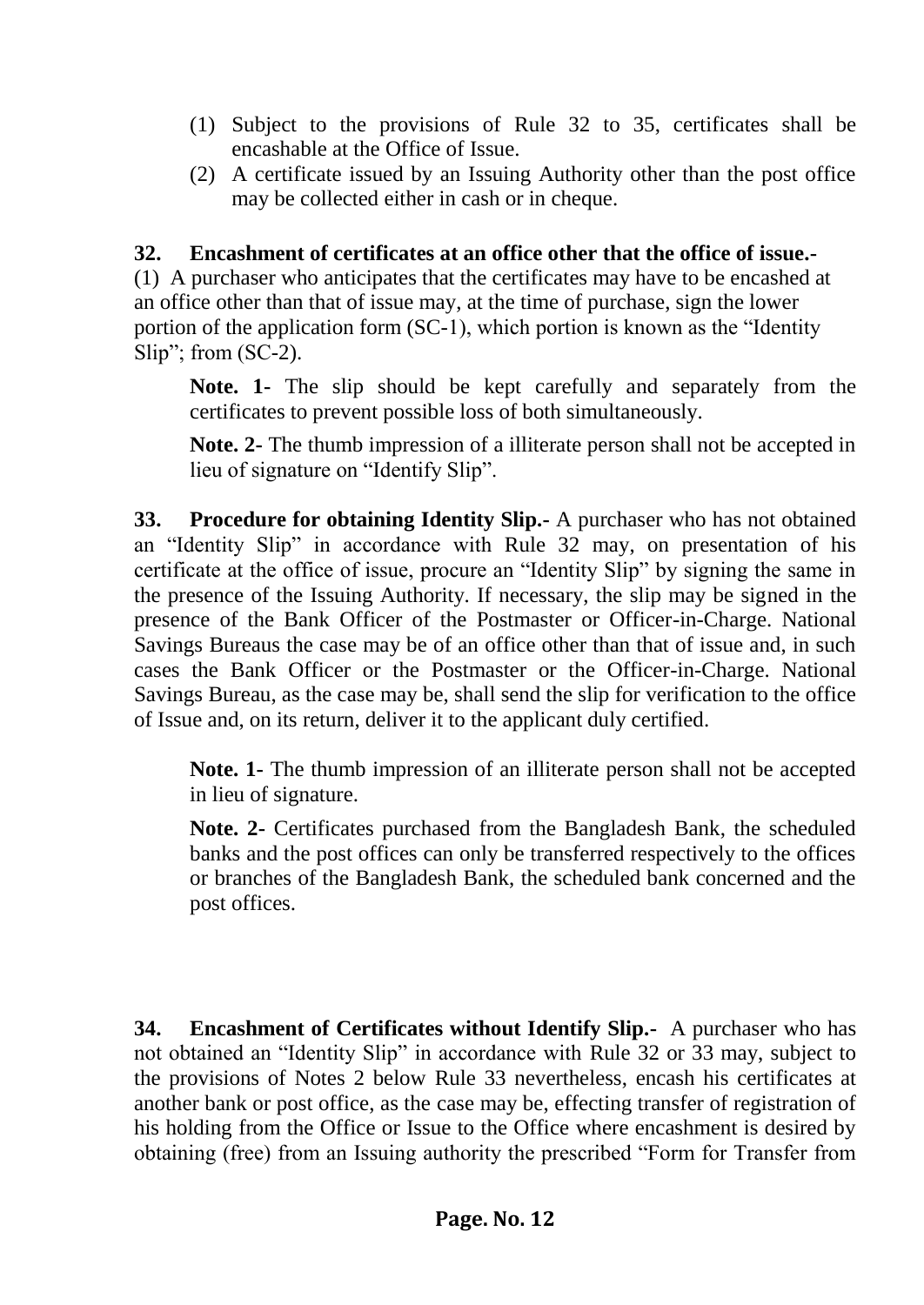one Office of Issue to another" and completing the same. The form may be handed in together with certificate either-

- (a) at the Office of Issue, or
- (b) at the office to which transfer registration is desired.

**Note. 1-** In the case of (b) above, a temporary receipt shall be given and the transfer shall be effected after the certificates have been verified by reference to the Officer of Issue. After the transfer has been effected, encashment may be made at any time desired, subject to the provisions of Rule 35 and if required, as "Identity Slip" can be obtained in accordance with Rule 32.

**Note. 2-** Application for the transfer of certificates in joint names from one Office of Issue to another shall be signed by both the joint holders when both of them are alive.

**35. Declaration at the time of encashment.-** When a certificate hold by and adult on behalf of a minor is to be encashed by the adult in Bangladesh a declaration shall be given on its reverse to the effect that the minor is still alive and the money is required on his or her behalf.

## **(II) When Encashable**

**36. Bar to encash certificate.-** Except as provided for in Rule 37 the certificates shall, notwithstanding anything to the contrary appearing on the obverse or reverse of the certificates, be encashable not earlier than one year from the date of issue.

**37. Exceptions is certain cases for encashment.-** Certificates of any denomination may be encashed before the period mentioned in Rule 36 under the following the conditions, namely :-

- (a) after the death of the holder or after the death of both the holders in the case of a joint holding when encashment is required by heirs;
- (b) voluntarily by the holder when the holding is in excess of the limits prescribe in Rule 21 or on demand by the Issuing Authorities on discovery of such excess;
- (c) when certificates pledged under Rules are being forfeited owing to any default of the pledger and the pledgee claims the amount;
- (d) when ordered by a court;
- (e) under special circumstances within the first year of their issue without any interest, with the permission of the Bangladesh Bank or its branch offices, Officer-in-Charge, National Savings Bureau or the Postmaster General or, on his behalf, by a Superintendent of Post Offices of Gazetted Head Postmaster.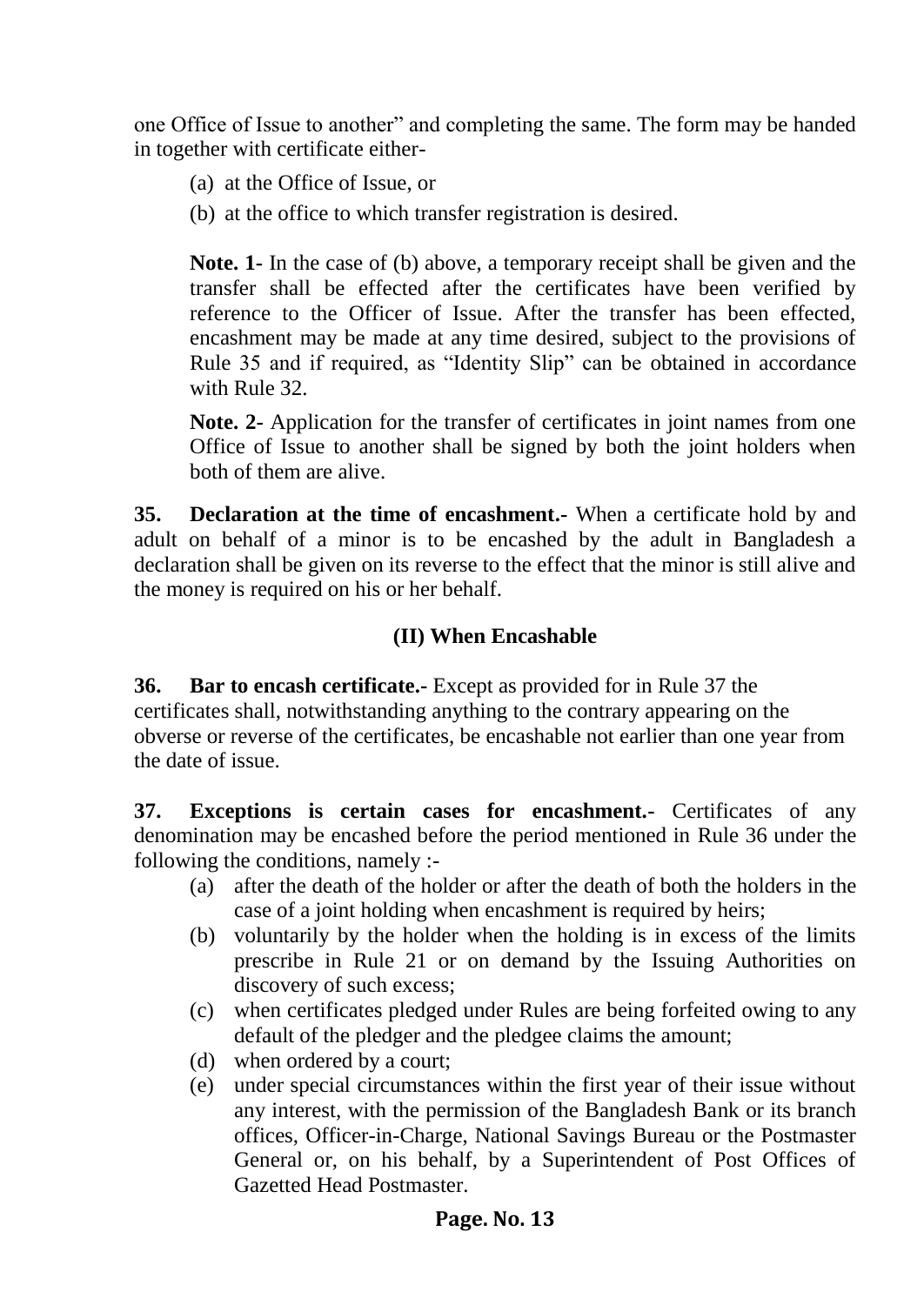**Note.-** It the entire pledged amount is not being claimed fresh certificates may be issued for the unclaimed balance under Rule 39.

# **IX. DISCHARGE AND EXCHANGE OF CERTIFICATES**

**38. Discharge.-** Every certificate shall, on encashment, by duly discharges, that is to say, signed on the reverse thereof by the person entitled to receive payment or by his banker stating that the amount has been credited to the payee's account or, in the case of an illiterate person, the thumb impression be duly attested by a person known to the Office of Issue.

**Note :-** (1) Due to inability of the holder a person duly Authorised can draw the only three month profit.

(2) Three month will be reckoned as per English calendar year (calculation).

**39. Partial encashment.-** At any time after the period on non-encashability specified in Rule 36 a certificate of high denomination may be discharged in part, such part being ten Taka, or a multiple thereof on application to the Issuing Authority indicating the amount it is desired to receive in cash and the denominations of certificates required for the balance remaining. The date of issue of certificates given for the balance due shall be that of the original certificate partly discharges.

**40. Exchange of certificate from one denomination to another.-** Several certificates of lower denomination for any one issue may be exchanged for one or more certificates of a higher value of the same issue or a certificate of a higher value of any one issue may be exchanged for a number of certificates of lower denomination of the same issue on application to the office of Issue. The certificates issued in exchanged shall bear the same date of issue as that of the original certificates surrendered. In case the date of issue of the certificates desired to be exchanged for one of a higher denomination are not the same the date of the new certificates shall be that of the latest of the certificates to be exchanged.

## **X. ENCASHMENT OF HOLDING OF A DECEASED PERSON**

**41. Encashment after death.-** In the case of demise of the holder or a holders of a certificate or certificates, payment shall be made in accordance with the provisions of Rules 14 to 17. In case where no nomination has been made payment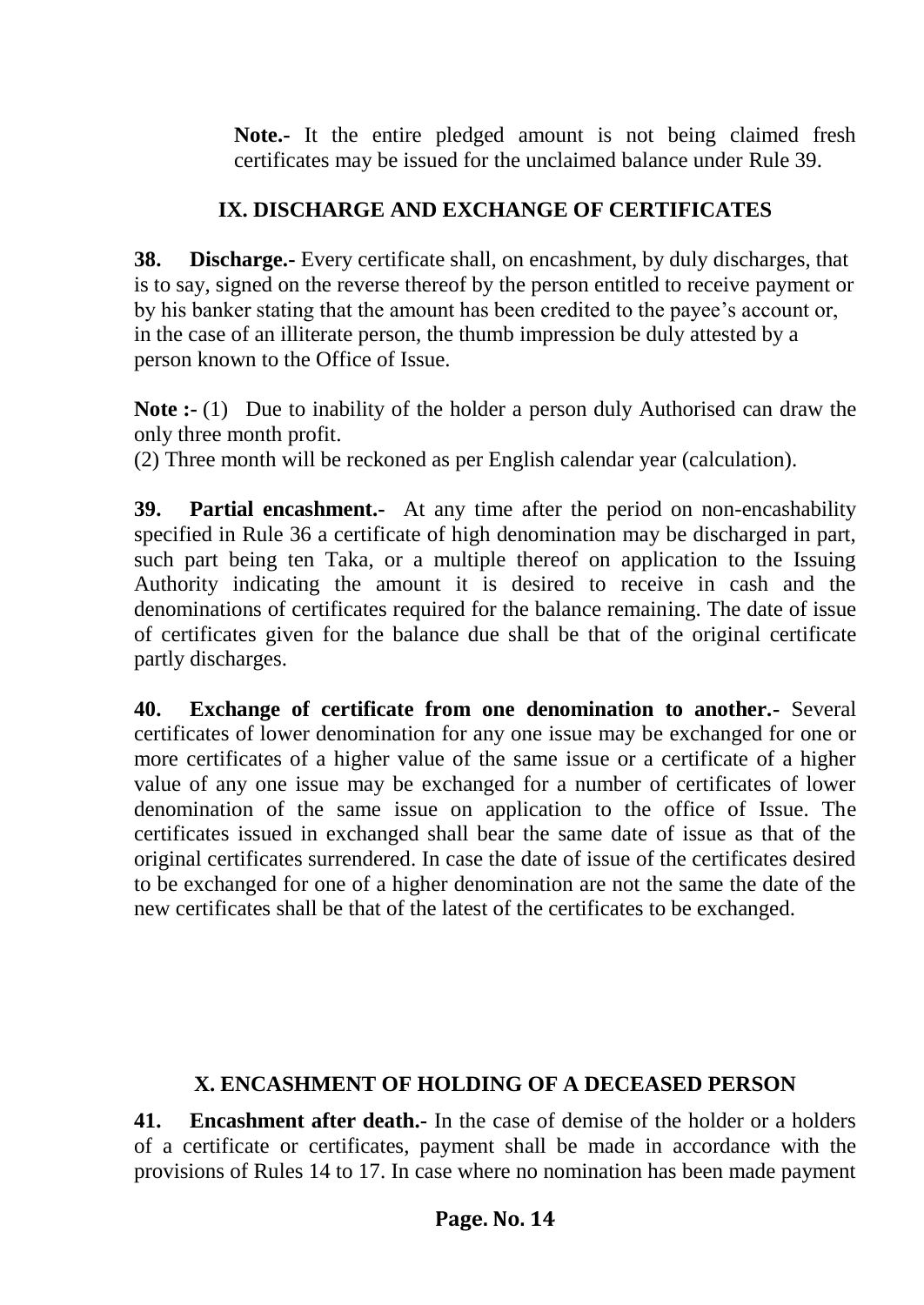| $\mu$ incritioned below and to the extent shown against each . |                                          |              |                                 |                 |
|----------------------------------------------------------------|------------------------------------------|--------------|---------------------------------|-----------------|
| Amount of                                                      | Authority competent to authorize payment |              |                                 |                 |
| holding                                                        | Post Office                              | <b>Banks</b> | <b>National Savings Bureau</b>  |                 |
| Upto 100 Taka                                                  | Non-Gazetted                             |              |                                 |                 |
|                                                                | Time scale                               |              |                                 |                 |
|                                                                | Postmaster,                              |              |                                 |                 |
|                                                                | Non-Gazetted.                            |              |                                 |                 |
| 105-500 Taka                                                   | Selection                                |              |                                 |                 |
|                                                                | Grade                                    |              |                                 |                 |
|                                                                | Postmaster                               |              |                                 |                 |
| 505-1000 Taka                                                  | Non-Gazetted                             |              |                                 |                 |
|                                                                | Head                                     |              |                                 |                 |
|                                                                | Postmaster                               |              |                                 |                 |
| 1,005-2,000 Taka                                               | Gazetted                                 |              |                                 |                 |
|                                                                | Head                                     |              |                                 |                 |
|                                                                | Postmaster                               |              |                                 |                 |
| 2,005-5,000 Taka                                               | <b>Postmaster General</b>                |              | Bank manager of                 |                 |
|                                                                |                                          |              | the office of Issue.            |                 |
|                                                                |                                          |              | Manager, Bangladesh Bank        |                 |
|                                                                |                                          |              | or any of its office or branch. |                 |
| 5,005-25,000 Taka                                              | Director                                 |              | Chief Accountant,               | Officer-in-     |
|                                                                | General                                  |              | <b>Bangladesh Bank</b>          | Charge the      |
|                                                                | Post Office.                             |              |                                 | <b>National</b> |
|                                                                |                                          |              |                                 | <b>Savings</b>  |
|                                                                |                                          |              |                                 | <b>Bureau</b>   |
|                                                                |                                          |              |                                 | issuing<br>the  |
|                                                                |                                          |              |                                 | certificate's   |
| Above 25,000 Taka                                              |                                          |              |                                 | Director        |
|                                                                |                                          |              |                                 | <b>National</b> |
|                                                                |                                          |              |                                 | Savings         |
|                                                                |                                          |              |                                 |                 |

shall be made, in accordance with the provisions of Rule 16 by the authorities mentioned below and to the extent shown against each  $\cdot$ 

**Note.-** Superintendent of Post Office may exercise the powers vested in a gazetted Head Postmaster in the case of holding registered at a second class Head Post Office or a Sub-post Office within his postal division vide Memo No. MR/IRD-III/5-11(80)334(3), dated 27-01-1981

42. Omitted vide memo No. অম/অসবি-৩/এস-৩/৯৭(অংশ)/২১০, dated, 29-06-2002.

43. **Payment to the survivor in case of joint holdings.-** Certificates purchased in joint names are payable to the survivor in case of the death of one holder, and a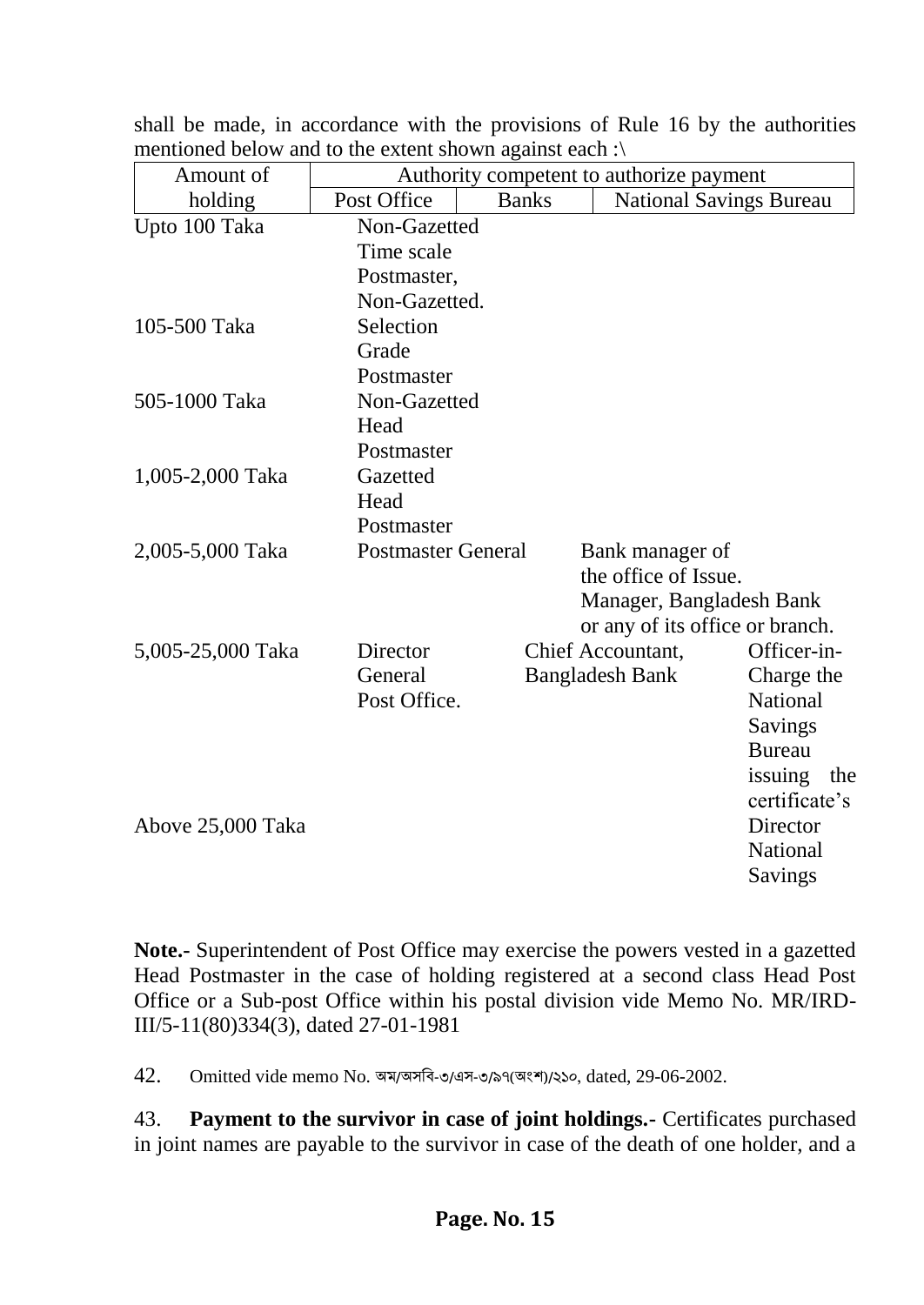Bank Officer or the Head Postmaster, as the case may be, is the competent authority to issue orders for such payment.

**Note :** Consent of nominee(s), If any, of diseased shall be taken by a written document at the time of payment.

# **XI. PROFIT PAYABLE ON CERTIFICATE**

44. The profit on each denomination of Sanchayapatra on completion of specified period from the date of issue will be given at the rate shown in the following table-1." with effective from May ২৩, ২০১৫.(অসবি এর প্রজ্ঞাপন *bs- 08.00.0000.041.22.003.97*(*Ask*)/*145,*dated-*23-05-2015).*

| Period             | 5-Year Bangladesh | Tin Mash Antar Munafa Vittik |
|--------------------|-------------------|------------------------------|
| (On completion of) | Sanchayapatra     | 3-Year Sanchayapatra.        |
|                    |                   |                              |
| 1-Year             | 9.35%             | 10.00%                       |
| $2$ -Year          | 9.80%             | 10.50%                       |
| 3-Year             | 10.25%            | 11.04%                       |
| 4-Year             | 10.75%            |                              |
| 5-Year             | 11.28%            |                              |

Table-1: Year-wise profit rate.

=========================================================================================== \* অভ্যন্তরীণ সম্পদ বিভ্াগের প্রজ্ঞাপন নং অম/অসবি/সঞ্চয়/এস-৮/২০০২/৪১৩, তাবরখঃ ৩১/১২/২০০৩বরঃ এর মাধ্যগম

Rule-44 সংগশাধন করা হইয়াগে।

\* অভ্যন্তরীণ সম্পদ বিভ্াগের প্রজ্ঞাপন নং অম/অসবি/সঞ্চয়/এস-৮/২০০২/২০৬, তাবরখঃ ০৮/০৭/২০০৪বরঃ এর মাধ্যগম Rule-44 সংগশাধন করা হইয়াগে।

\* অভ্যন্তরীণ সম্পদ বিভ্াগের প্রজ্ঞাপন নং অম/অসবি/সঞ্চয়/এস-০৩/৯৭(অংশ)/২৭৯, তাবরখঃ ০১/১২/২০০৫বরঃ এর মাধ্যগম Rule-44 সংগশাধন করা হইয়াগে।

\* অভ্যন্তরীণ সম্পদ বিভ্াগের প্রজ্ঞাপন নং অম/অসবি/সঞ্চয়/এস-০৩/৯৭(অংশ)/১৬১, তাবরখঃ ২৯/০৬/২০১০বরঃ এর মাধ্যগম Rule-44 সংগশাধন করা হইয়াগে।

\* অভ্যন্তরীণ সম্পদ বিভ্াগের প্রজ্ঞাপন নং অম/অসবি/সঞ্চয়/এস-০৩/৯৭(অংশ)/১৬৬, তাবরখঃ ১৬/০৮/২০১১বরঃ এর মাধ্যগম Rule-44 সংগশাধন করা হইয়াগে।

\* অভ্যন্তরীণ সম্পদ বিভ্াগের প্রজ্ঞাপন নং অম/অসবি/সঞ্চয়/এস-০৩/৯৭(অংশ)/৫৩, তাবরখঃ ২৩/০২/২০১২বরঃ এর মাধ্যগম Rule-44 সংগশাধন করা হইয়াগে।

\* অভ্যন্তরীণ সম্পদ বিভ্াগের প্রজ্ঞাপন নং-০৮.০০.০০০০.০৪১.২২.০০৩.৯৭(অংশ)/১৪৫, তাবরখঃ ২৩/০৫/২০১৫বরঃ এর মাধ্যগম Rule-44 সংগশাধন করা হইয়াগে।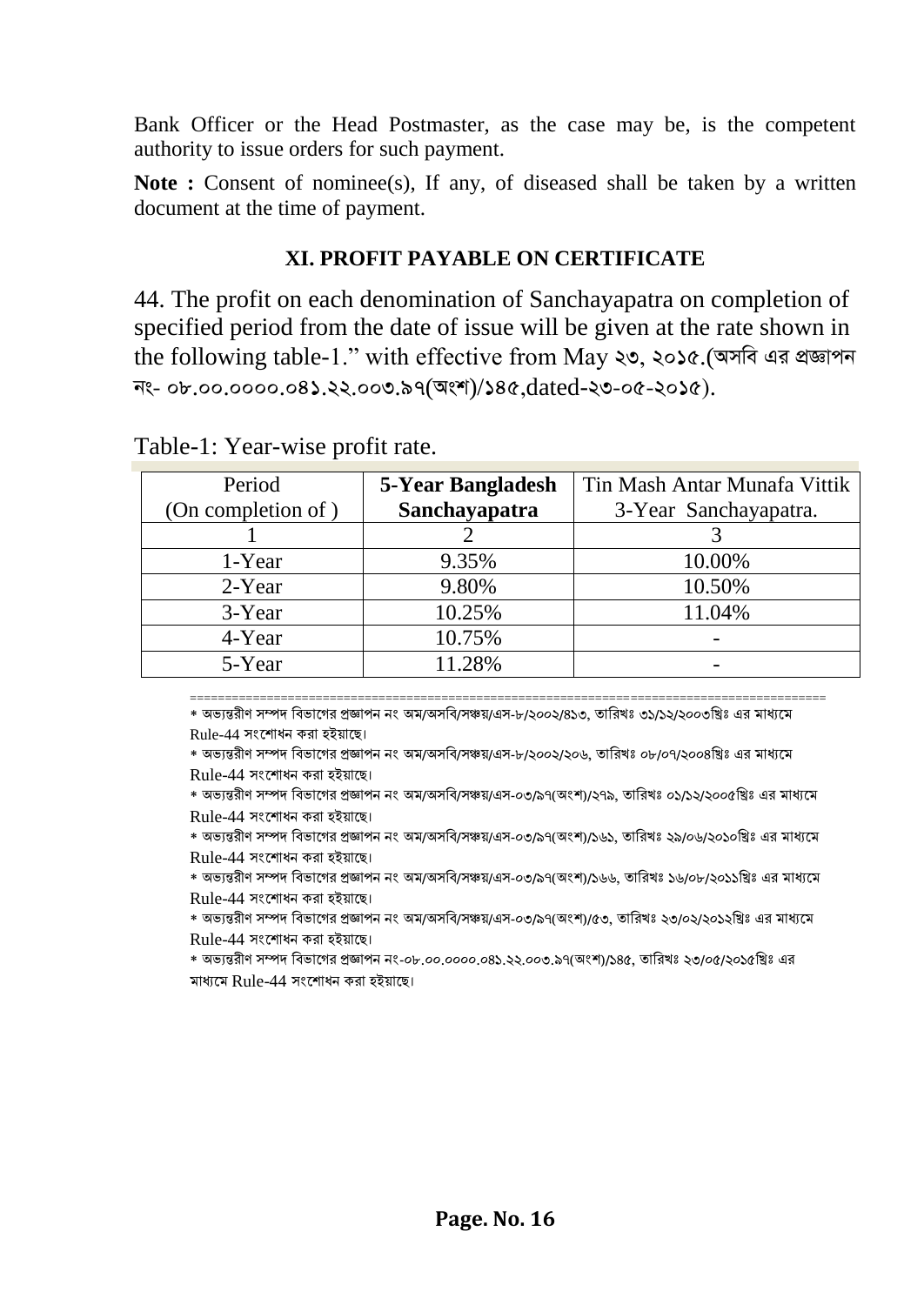**NOTE : (1)** Sanchayapatra(s) purchased before May 23, 2015 will earn profit at the prevailing rate of that time and will continue to do so till completion of the period for which that was/were issued.

**NOTE : (2)** The authority in the Ministry is competent to introduce new rate of interest for new Sanchayapatra(s) if any and to modify existing rate(s) by executive order(s) as and when necessary.

Note : (3) Installment(s) at 3-months interval against every investment in Tin mash Antar Munafa Vittik Sanchayapatra will be paid at the highest total rate of 11.04% i.e. Taka 2,760 (two thousand seven hundred sixty) deducting income tax/levy if any against taka 1(one) lakh investment. But in case of withdrawal of principal invested amount profit will be payale at the rate shown in the table and excess amount paid if any as 3 monthly installment shall be adjusted deducting from the principal amount.

**NOTE: (4)** Omitted vide memo No. *bs-08.00.0000.041.22.003.97(Ask)/145*, dated, 23-05-2015.

45. Omitted vide memo No. অম/অসবি/সঞ্চয়/এস-৩/৯৭(অংশ)/৩৬৭, dated, 29-10-2002.

========================================================================================

46. **No profit if encashed within the first year.-** No profit is payable on any denomination of the certificates if encashed within the first year of issue.

47. **Profit not payable when surrendered for payment of Government dues.-** Profit shall cease to accrue on the expiry of three months from the date surrender to an official for payment of Government dues under Rules 55.

*<sup>\*</sup>* অভ্যন্তরীণ সম্পদ বিভ্াগের প্রজ্ঞাপন নং অম/অসবি/সঞ্চয়/এস-০৩/৯৭(অংশ)/১৬৬, তাবরখঃ ১৬/০৮/২০১১বরঃ এর মাধ্য Rule- $44$  এ Note-4 সংযোজন করা হয়েছে।

<sup>\*</sup> অভ্যন্তরীণ সম্পদ বিভ্াগের প্রজ্ঞাপন নং অম/অসবি/সঞ্চয়/এস-০৩/৯৭(অংশ)/৫৩, তাবরখঃ ২৩/০২/২০১২বরঃ এর মাধ্যগম  $Rule-44$  এর Note-1 ও Note-3 সংযোজন করা হয়েছে।

<sup>\*</sup> অভ্যন্তরীণ সম্পদ বিভ্াগের প্রজ্ঞাপন নং-০৮.০০.০০০০.০৪১.২২.০০৩.৯৭(অংশ)/১৪৫, তাবরখঃ ২৩/০৫/২০১৫বরঃ এর মাধ্যগম  $Rule-44$  এর Note-1 ও *Note-3* সংযোজন করা হয়েছে এবং SSP সংক্রান্ত Note-4 বাতিল করা হয়েছে।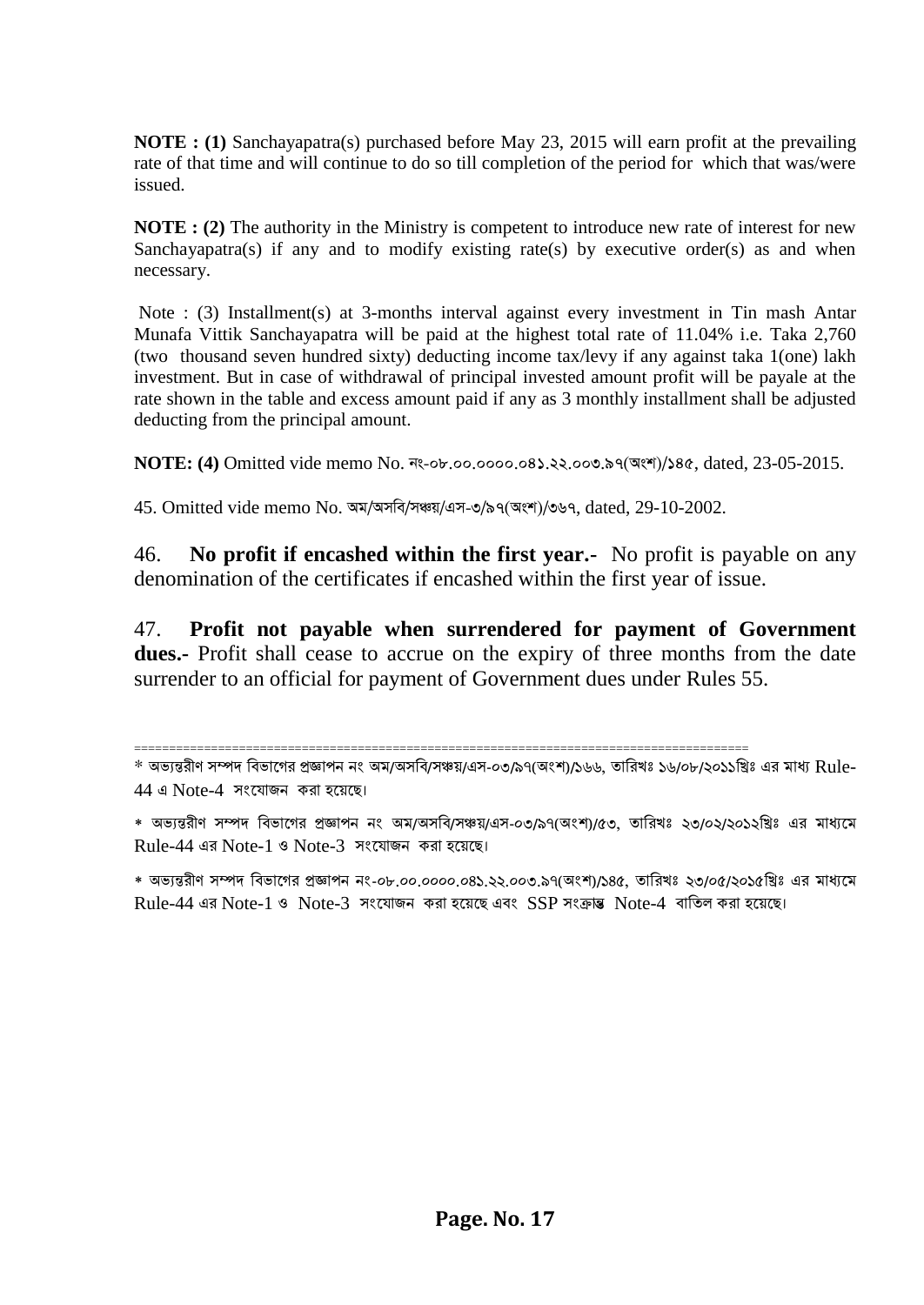48. **Profit liable to income-tax.-** Profit earned on the certificates purchased before  $11<sup>th</sup>$  June, 1999 is not liable to income-tax nor is if taken into amount for the purpose of determining the rate of income-tax on the total income. Profit earned on the certificates purchased after  $10<sup>th</sup>$  June, 1999 is taxable according to the Income-tax Ordinance, 1984.

**49. Declaration of investors for non-acceptance of profit.-** An investor in certificates who does not wish to accept any profit may, at the time of purchase, make a declaration in writing to that effect on the application form (SC-1). The certificates shall be issued bearing the words "Not profit or bonus" in red ink on the top of the certificates.

- ============================================================================================== \* জাতীয় রাজস্ব বোর্ডের নথি নং-জারাবো/কর-৭/আঃআঃবিঃ/০২/২০০০/১১১, তারিখঃ ১৩/০৭/২০০২ নং সার্কুলার এর মাধ্যমে Rule-48 সংশোধনপর্বক সঞ্চয়পত্রের মনাফা হতে ৫% হারে উৎসে কর কর্তনের বিধান চালু করা হয়।
- \* জাতীয় রাজস্ব বোর্ডের নথি নং-জারাবো/কর-৭/আঃআঃবিঃ/বাজেট/০৩/২০০৩-২০০৪/২২৪, তারিখঃ ৩১/১২/২০০৩ এর মাধ্যমে Rule-48 সংশোধনপর্বক সঞ্চয়পত্রের মুনাফা হতে ৫% হারে উৎসে কর কর্তনের বিধান বন্ধ করা হয়।
- \* জাতীয় রাজস্ব বোর্ডের নথি নং-জারাবো/কর-৭/আঃআঃবিঃ/০৪/২০০৭/২১০(১), তারিখঃ ০৫/১১/২০০৭ এর মাধ্যমে Rule-48 সংশোধনপর্বক সঞ্চয়পত্রের মনাফা ১,৫০,০০০/-টাকার বেশি হলে, তা হতে ১০% হারে উৎসে কর কর্তনের বিধান চালু করা হয়।
- \* জাতীয় রাজস্ব বোর্ডের নথি নং-জারাবো/কর-৭/আঃআঃবিঃ/০২/২০০৭/২৩০(১), তারিখঃ ২৮/১১/২০০৭ এর মাধ্যমে Rule-48 সংশোধনপূর্বক অপ্রাপ্য বয়স্কদের সঞ্চয়পত্রের মনাফা ১,৫০,০০০/-টাকার পর্যন্ত কর মুক্ত সুবিধা প্রত্যাহার করা হগয়গে।
- \* জাতীয় রাজস্ব বোর্ডের নথি নং-জারাবো/কর-৭/আঃআঃবিঃ/আয়কর বাজেট/২০১০/৯৯, তারিখঃ ০১/০৭/২০১০ এর মাধ্যমে Rule-48 সংশোধনপূর্বক সঞ্চয়পত্রের যে কোন পরিমাণ মুনাফা হতে ১০% হারে উৎসে কর কর্তনের বিধান চালু করা হয়।
- \* অভ্যন্তরীণ সম্পদ বিভ্াগের পবরপত্র নং-অম/অসবি/সঞ্চয়/এস-০৩/৯৭(অংশ)/১৫৬/১(৬), তাবরখঃ ২৪/০৭/২০১১বরঃ এবং জাতীয় রাজস্ব বোর্ডের নথি নং-জারাবো/আঃআঃবিঃ/কর-৭/০৩/২০১১, তারিখঃ ২০/১১/২০১১ এর মাধ্যমে Rule-48 সংশোধনপূর্বক সঞ্চয়পত্রের যে কোন পরিমাণ মুনাফা হতে ৫% হারে এবং ডাকঘর সঞ্চয় ব্যাংক মেয়াদী হিসাবের মনাফা হতে ১০% হারে উৎসে কর কর্তনের বিধান চালু করা হয়।
- \* অভ্যন্তরীণ সম্পদ বিভ্াগের প্রজ্ঞাপন নং-০৮.০০.০০০০.০৪১.২২.০০৩.৯৭(অংশ)/১৪৫, তাবরখঃ ২৩/০৫/২০১৫বরঃ এর মাধ্যমে সঞ্চয় স্কীমের মুনাফার উপর আরোপিত উৎসে আয়কর কর্তন বহাল রাখা হয়েছে ।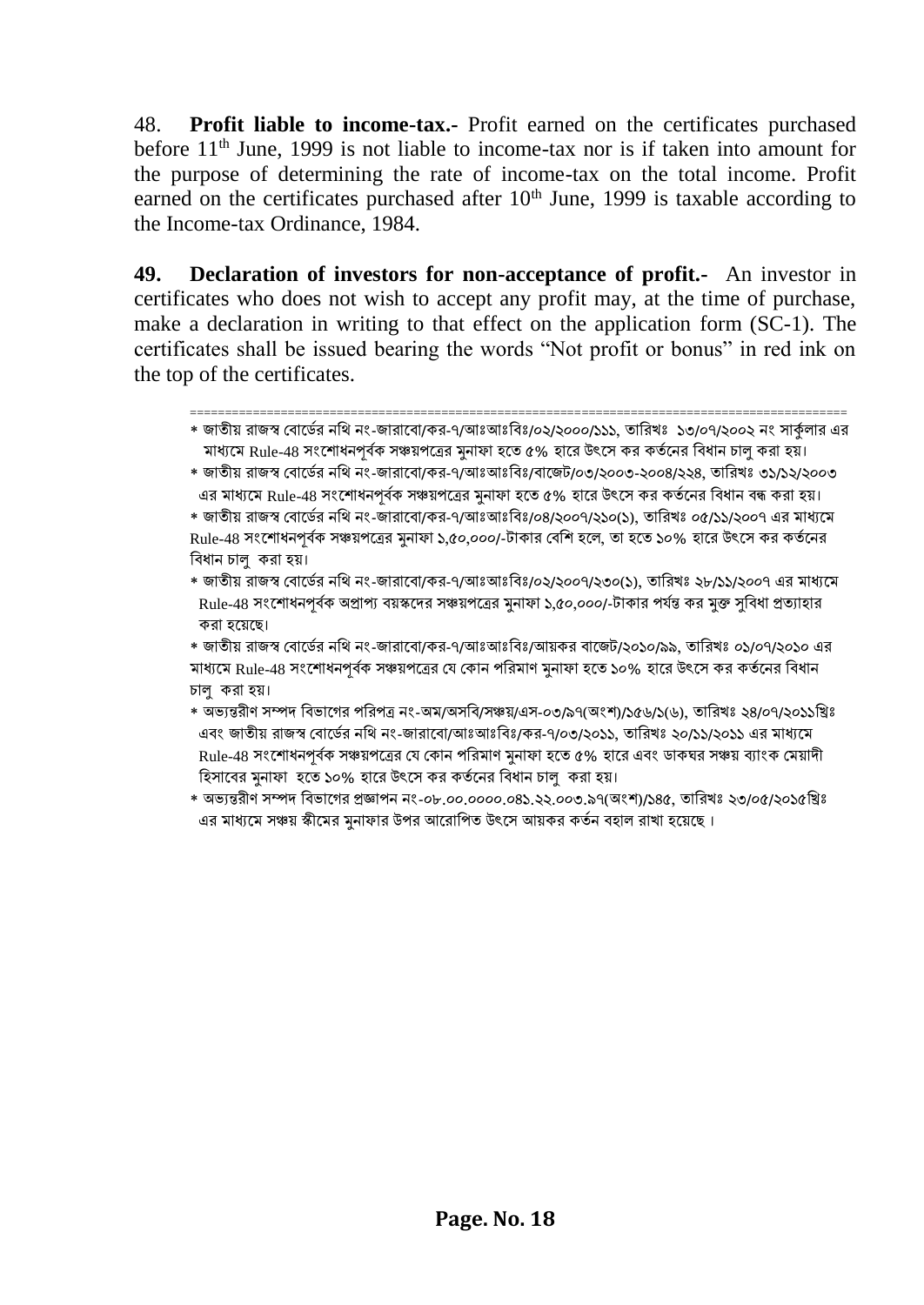## **XII. TRANSFER FROM ONE PERSON TO ANOTHER**

### 50. **Transfer of certificates.-**

(1) except as provided for in Rule 53, certificates may be transferred from one person to another on the written authority of-

- (a) bank officer or a Gazetted Postmaster, or
- (b) a Superintendent of Post Office (where the office of issue of a certificate is, or is under, a second class Head Post Office.
- (c) Officer-in-charge, National Savings Bureau.

(2) except as provided for in Rule 53 an application for transfer (Form SC-4) shall be made in writing to the Bank Officer or the Postmaster or Officerin-charge, of the Savings Bureau as the case may be setting forth-

- (a) name and address of the applicant;
- (b) face value of the certificates it is sought to transfer, their serial numbers and the office of issue of each;
- (c) name of person to whom transfer is proposed;
- (d) relationship (if any) with the person to whom transfer is proposed, and
- (e) the full circumstances which necessitate the transfer.

(3) The fee payable on an application for transfer under this Rule shall be as shown in the following table and will under no circumstances be refundable:

|                | Total face value of certificate |      | Fee payable |
|----------------|---------------------------------|------|-------------|
| $10$ to        | 100                             | Taka | 0.25        |
| $\vert$ 110 to | 1,000                           | Taka | 0.50        |
| 1,010 to       | 2,000                           | Taka | 0.75        |
| 2,010 to       | 3,000                           | Taka | 1.00        |
| $3,010$ to     | 4,000                           | Taka | 1.25        |
| above          | 4,000                           | Taka | 1.50        |

(4) Certificate(s) held on behalf of a minor shall, under no circumstances, be transferable to any person other than to the minor concerned, to his or her heirs.

**Note .-** Application for the transfer of certificates in joint names (whether encashable jointly or severally) shall be signed by both the joint holders, when both of them are alive.

51. Omitted vide memo No. অম/অসবি-৩/এস-৩/৯৭(অংশ)/২১০, dated, 29-06-2002.

52. **Decision of the Bank, etc. on transfer.-** The decision of the Bank or Postal or Savings Bureau authority mentioned in Rule 50 whether to sanction, or withhold sanction for transfer, shall be final.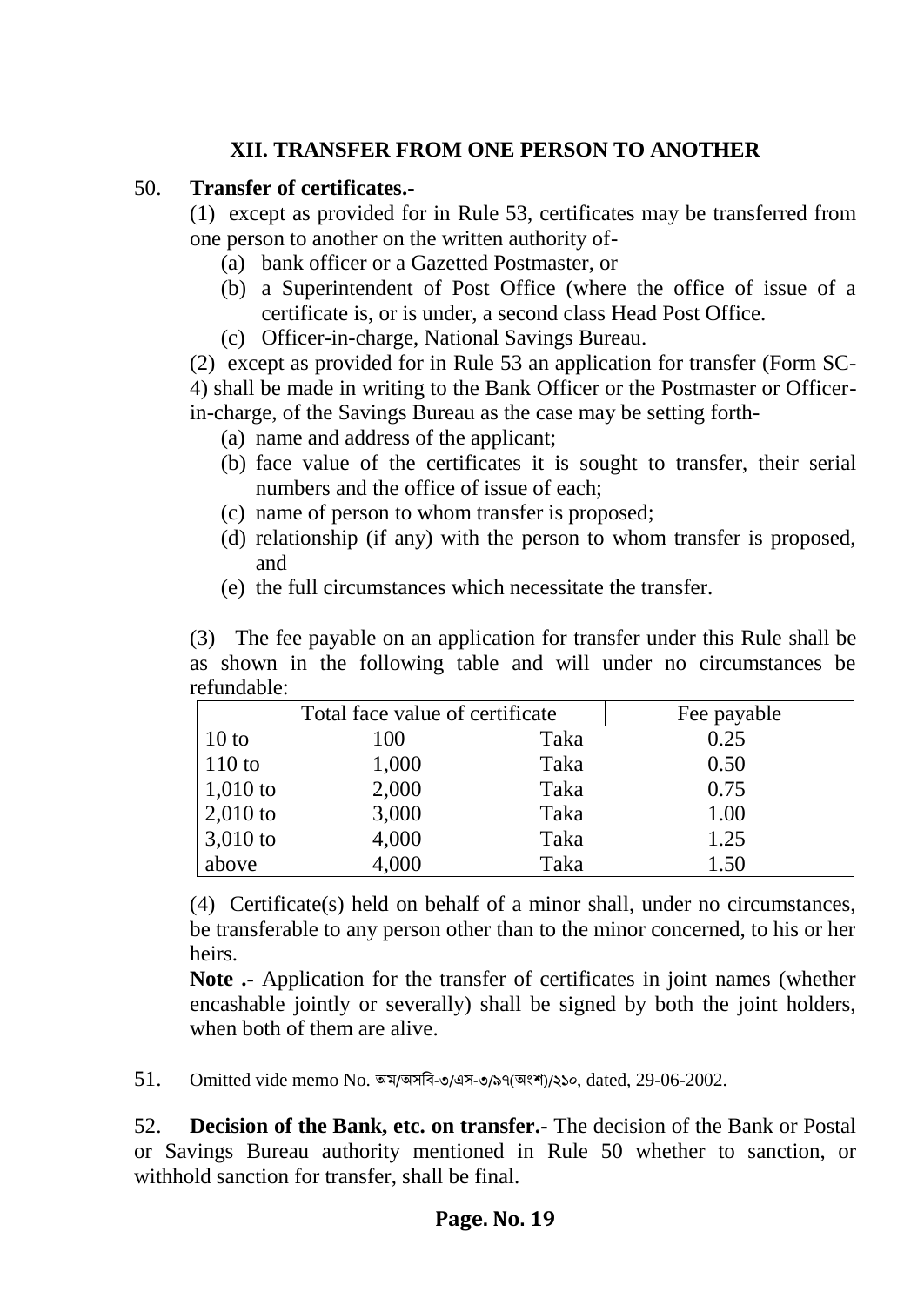53. **Transfer of certificates in certain case, without fee.-** Notwithstanding the provision of Rule 50, transfers of the following nature shall normally be permissible at any time and can be sanctioned by the Bank Officer, or Officer-incharge, Savings Bureau and Head Postmaster or the Sub-Postmaster of the office where the certificates is registered on receipt of the prescribed form (Form SC-3, obtainable at Bank, Bureau and Post Offices) for transfer, These transfers will be free of charge.-

- (1) from a holder to a Government officer, the Bangladesh Bank or an executive officer of a local authority as defined in the General Clauses Act, 1897 (X of 1897) or for such officer of any Government sponsored corporation or of any scheduled bank where the certificate is pledged as security and vice-e-versa under Rule 59.
- (2) from a holder to a court or to any other person under the order of the court.

54. **Discharge and issue of new certificates.-** In every case of transfer the original certificates shall be duly discharges, and a new certificates shall be issued in the name of the transferee and shall bear the same date as the original certificate surrendered.

#### **XII. ACCEPTANCE OF CERTIFICATE IN PAYMENT OF GOVERNMENT DUE.**

55. **Certificates can be issued for payment of Government dues.-** Certificates can be used to pay any Government dues to an official of the government at any time after the period of non-encashability specified in Rule 36.

56. **Manager of making payment of Government dues.-** The holder desiring to make payment accordance with the Rule 55 shall fill in and sign prescribed form (Form SC-4), obtainable free from a bank or savings bureau or (post office) and present it together with the certificates, duly discharged (signed on the reverse), to the official receiving payment.

**Note.-** The signature of the holder, or his thumb impression, if he be illiterate both on the form and on the certificates shall be attested by the Government official.

57. **Encashment of the certificate received in payment of government dues.-** The certificates received under Rule 56 shall be encashed at the office of issued or any ot6her bank or saving bureau or post office in the usual manner prescribe.

**Note.-** See also Rule 47.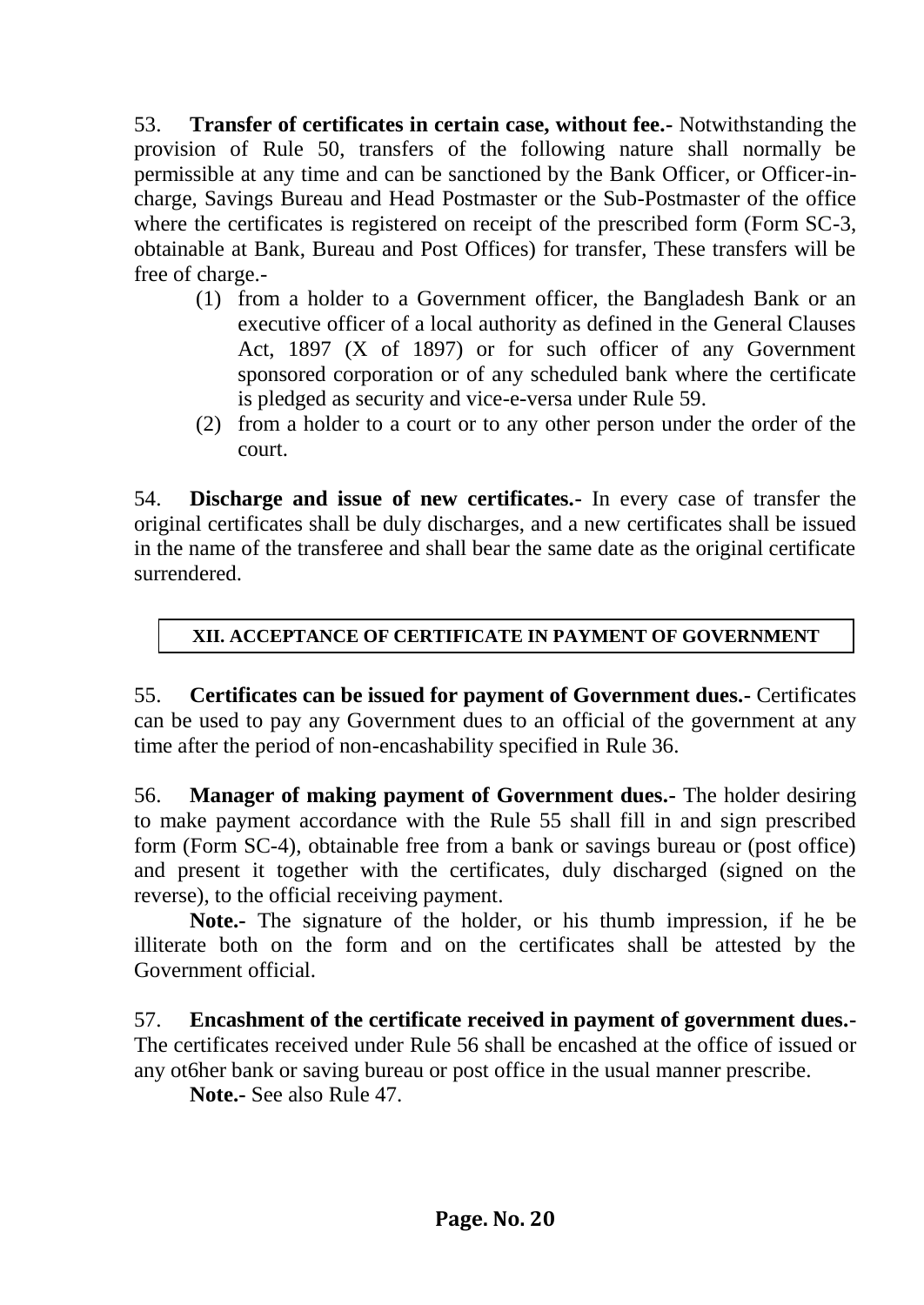# **XIV. PLEDGING OF CERTIFICATES AS SECURITY**

58. **Transfer prohibited in certain cases.-** Transfer of certificate as security to private individuals, banks except the Bangladesh Bank, scheduled banks and Government sponsored corporations (see Rule 59) or private concerns is prohibited (SC-7).

59. **Certificate can be transferred for security.-** Certificate can be transferred for the purpose of being treated as security to a gazetted Government Officer, to an officer of the Bangladesh Bank or to an executive officer of a local authority's defined in General Clauses Act 1897 (X of 1897), or to such office of any Government sponsored corporation or to officer of a scheduled bank in his official capacity (SC-8).

**Note.-** "Official Capacity" means that the certificates shall be transferred to the official described by his official designation such an district magistrate of (place). The certificates shall not be transferred to the personal names of the official who shall hold them security.

60. **Lodged money can be utilized for purchasing certificates.-** A person who has lodged money as security whit a Government official, or an executive officer of a local authority as defined in the General Clauses Act, 1897 (X of 1897) or to such officer of any Government sponsored corporation or of any scheduled bank can authorize or consent to its being invested in certificates.

<sup>========================================================================================</sup> \* অভ্যন্তরীণ সম্পদ বিভ্াগের প্রজ্ঞাপন নং অম/অসবি/সঞ্চয়/এস-৮/২০০২/৪১৪, তাবরখঃ ৩১/১২/২০০৩বরঃ এর মাধ্যগম Rule-58 এর সংগশাধন করা হইয়াগে।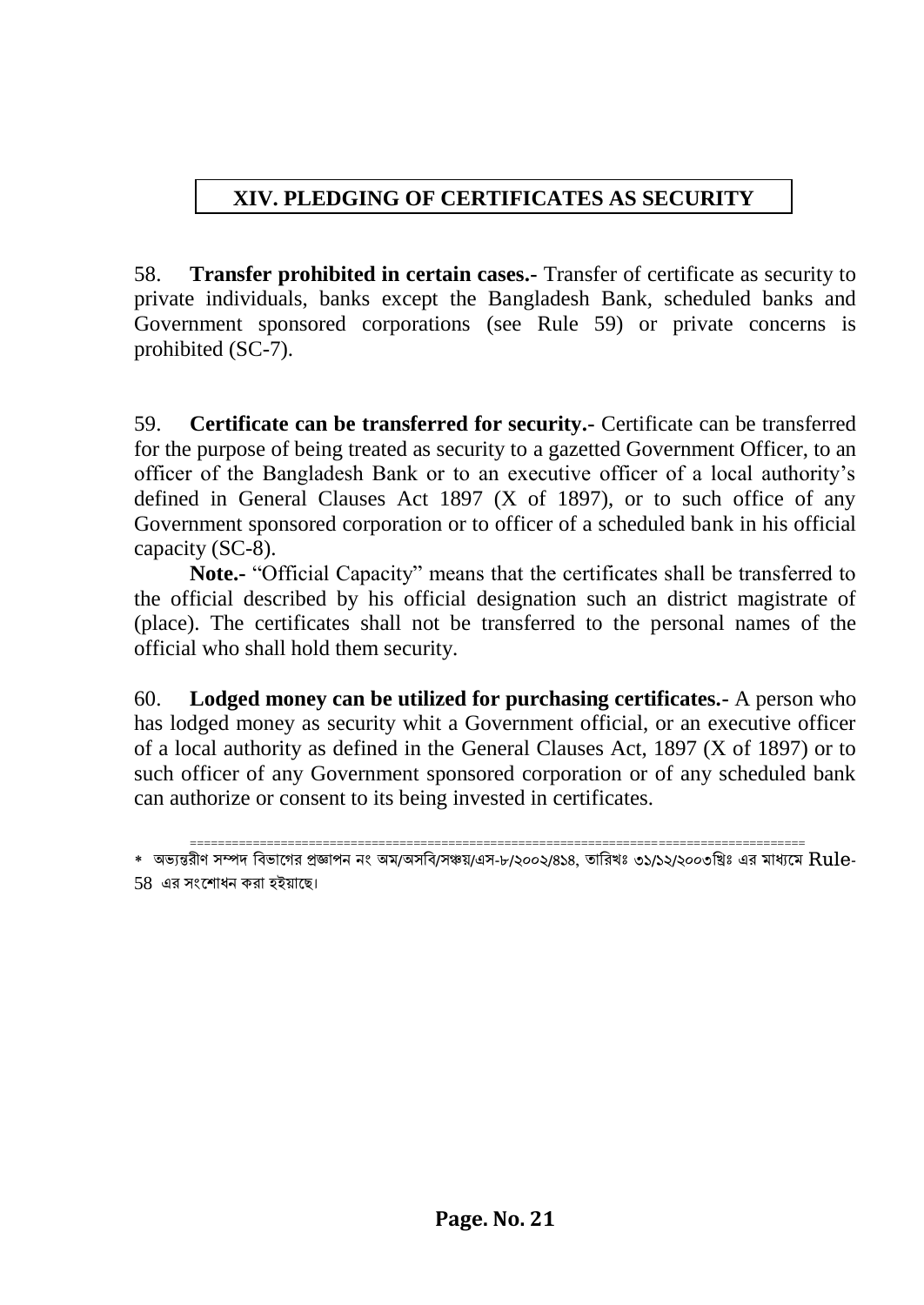### 61. **Value of security.-** The value of security shall be-

- (a) the amount for which the certificates were purchased, or
- (b) the surrender value (see Rules 45) on the date on which transferred as security in profit and or bonus has accrued.

62. **Procedure for pledging certificates.-** The procedure for pledging certificates shall be as follows :

- (1) the pledger shall obtain from the other officer to who the certificates are to be pledged written authority to pledge them to him in his official capacity as security;
- (2) if the pledger has not yet bought the certificates, he shall write on the application form for purchase of certificates above his signature the works "pledged to (official designation) vide authority attached and to be issued to him in his official capacity.
- (3) if the pledger is already in possession of the certificates, he shall present at the office of issue the prescribed form for transfer to the officer in his official capacity. The authority referred to in sub-Rule (1) shall be attached and the certificates be presented at the same time.
- (4) when the authority is to be released, the officer concerned shall give written authority to the pledger to resume possession, and shall return to him the certificates. The pledger shall them present the authority and certificates at the office of issue and have them transferred to his own name.

**Note.-** Omitted vide memo No. অম/অসবি/সঞ্চয়/এস-৮/২০০২/৪১৪, dated, 31-12-2003.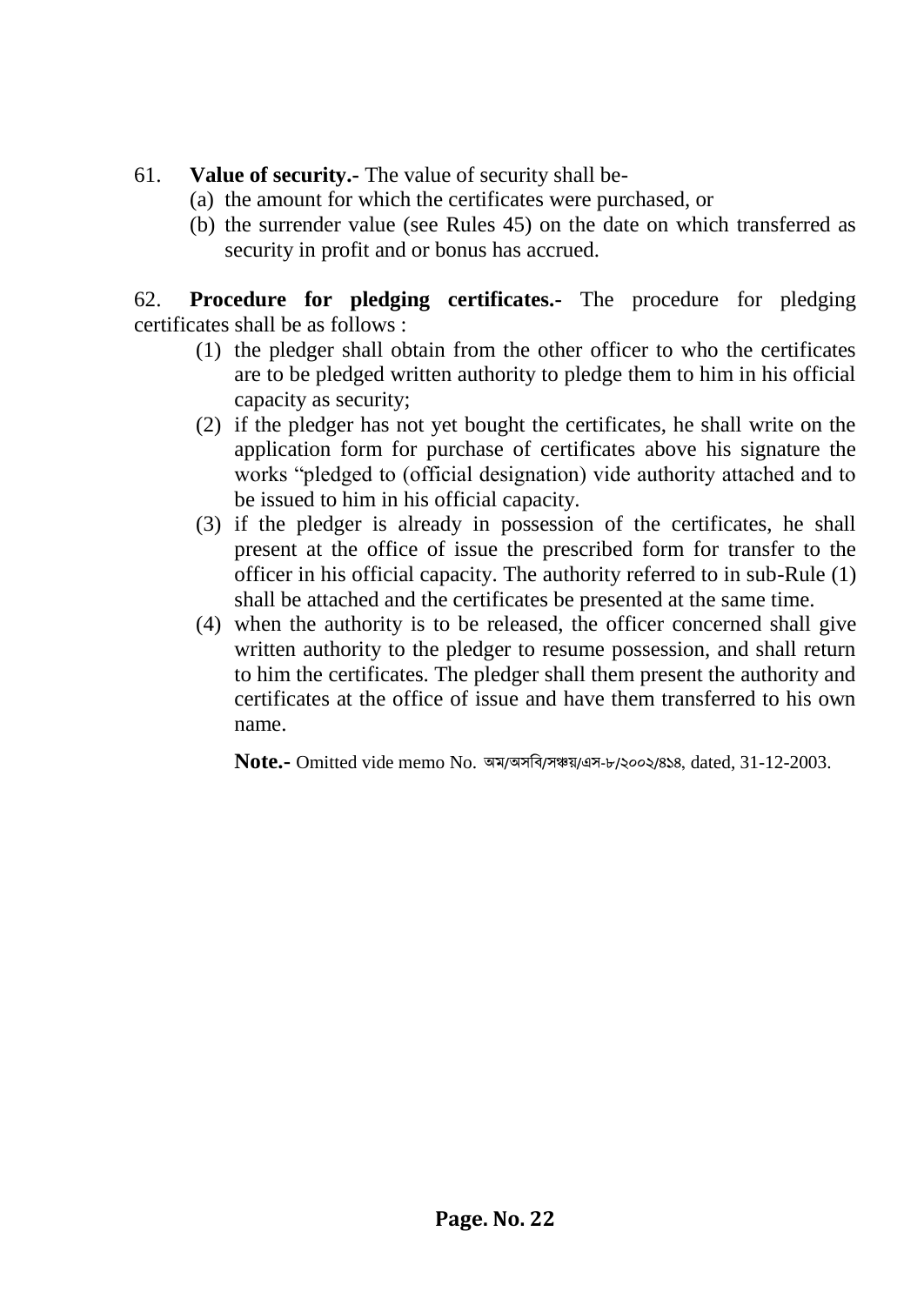#### **XV. REPLACEMENT OF LOST, DESTROYED OR DAMAGED CERTIFICATE**

**63. Replacement of certificates.-** If a certificate is lost or destroyed, the investor shall be entitled to a "Duplicate Sanchayapatra" issued by the Office of issue which issued the original certificate on his furnishing a written statement to the office of issue (or the office of registration if the certificate had been transferred under Rule 34) giving particulars of the certificate and the circumstances under which it was lost or destroyed. If the certificates was in the names of joint holders both of them shall sign the statement. Where and "Identity Slip" vide Rule 32 had been obtained and the certificate to which it related was subsequently lost, the identity slip shall be presented at the office of issue for the issue of a "Duplicate Sanchayapatra". This Sancahayapatra shall be encashable only at the office of issue. If, however, both the certificates and the "Identity Slip" are lost, a "Duplicate Sanchayapatra" shall only be issued in the case of certificates of the face-value not exceeding Taka five hundred (Taka 500) on satisfactory proof of identity and, in the case of certificates of deceased holders and the certificates of the value exceeding Taka five hundred (Taka 500) on a execution by the holder or successor if an indemnity bond in form SC-6 with one approved surety or bank guarantee. The "Duplicate Sanchayapatra" will be issued one month after receipt of the application.

**Note.-** (1) In case Certificate is stolen, lost or Destroyed the certificate holder mist have to produce G/D Entry-copy made to nearest P.S. the published Advertisement in the national dailies and Affidavit issued by a "1<sup>st</sup> class Magistrate".

**Note.-** (2) Lost of certificates by a nominee or successor will also get the benefit or Duplicate Sanchayapatra under Rule 63.

64. **Validity of the Duplicate Sanchayapatra.-** A Sanchayapatra issued by the office of Issue under Rule 63 shall be treated as equivalent to the original certificates for all the purposes of these Rules, except that if shall not be encashable at the office other than that as which it is registered, without previous verification.

65. **Fee for Duplicate Sanchayapatra.-** If a certificate, is lost or destroyed, a fee on the scale specified below shall accompany the statement required under Rule 63 and in no case shall this fee be refunded.

| For each certificate of Taka 10               | 0.25 |
|-----------------------------------------------|------|
| For each certificate of Taka 50 or Taka 100   | 0.50 |
| For each certificate of Taka 500 or Taka 1000 | 1.00 |
| For each certificate of Taka 5000 or above    | 5.00 |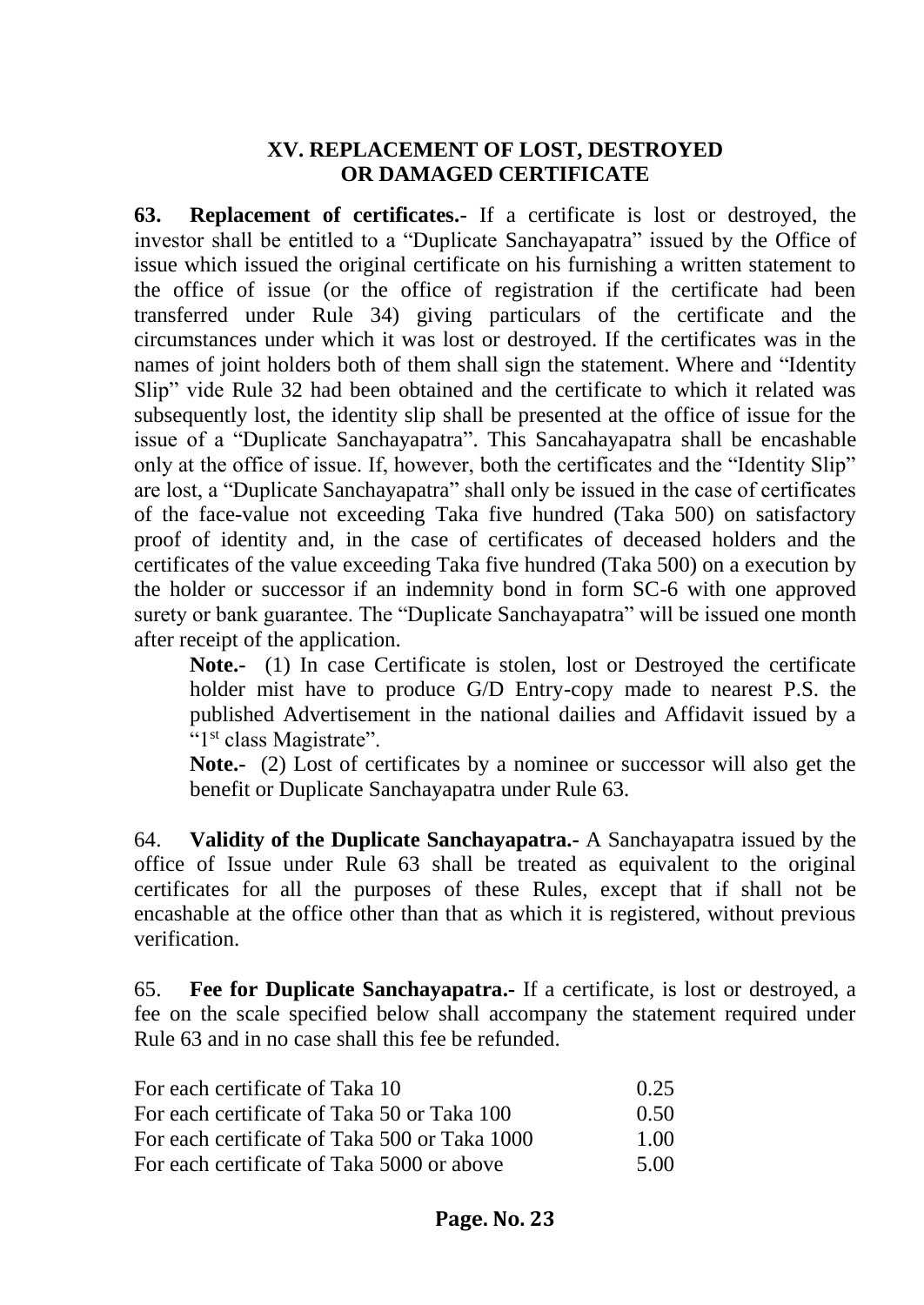66. **Indemnity.-** The office of Issue shall not be responsible for any loss caused to a holder by another person obtaining possession of a certificate and fraudulently encashing it.

67. **Spoilt certificate.-** If a certificate is spoilt, a new certificate bearing the same name, date of issued as the original one shall be issued by the Office of Issue to the person surrendering the spoilt certificate. If subject to provision of Note 2 below Rule 33 it is surrendered at an office other than that of issue, a new certificate will be issued only after reference to the original office issue 9or the office to which transfer or registration may have been made under Rule 34)

#### **General**

#### 68. **Future transaction in respect of certificates.-**

- (1) After the issue of a certificate all transactions must be carried out by the person who signed the Application From (SC-1);
- (2) Certificate issued in names of bodies, other that those of individuals, must be held in the custody of the persons or officers empowered to administer and sign on behalf of the bodies concerned;
- (3) In case purchaser of Sanchayapatra cannot sign due to his/her illness and a Gazetted officer certifies his/her left hand's thumb impression, the paying officer upon personal visit ( to ensure it and having satisfied) can make payment taking his/her left hand's thumb impression;
- (4) If purchaser of Sanchayapatra becomes physically invalid completely unable to sign and produces medical certificate in that behalf, the paying officer upon personal visit (to ensure the exact position and having satisfied) can make payment of Sanchayapatra to the "nominee(s) or warisk(s)."

69. (1) Sanchayapatra Rules, 1977 (amendment 2002) shall be treated as **General Rules** for all Sanchayapatra :

(2) In case of introduction of any Sanchayapatra to be guided by its own sub-Rule and any of such Rule contradicts with Sanchayapatra Rules, 1977 (amendment 2002) that Rule will be treated void mutatis mutandis.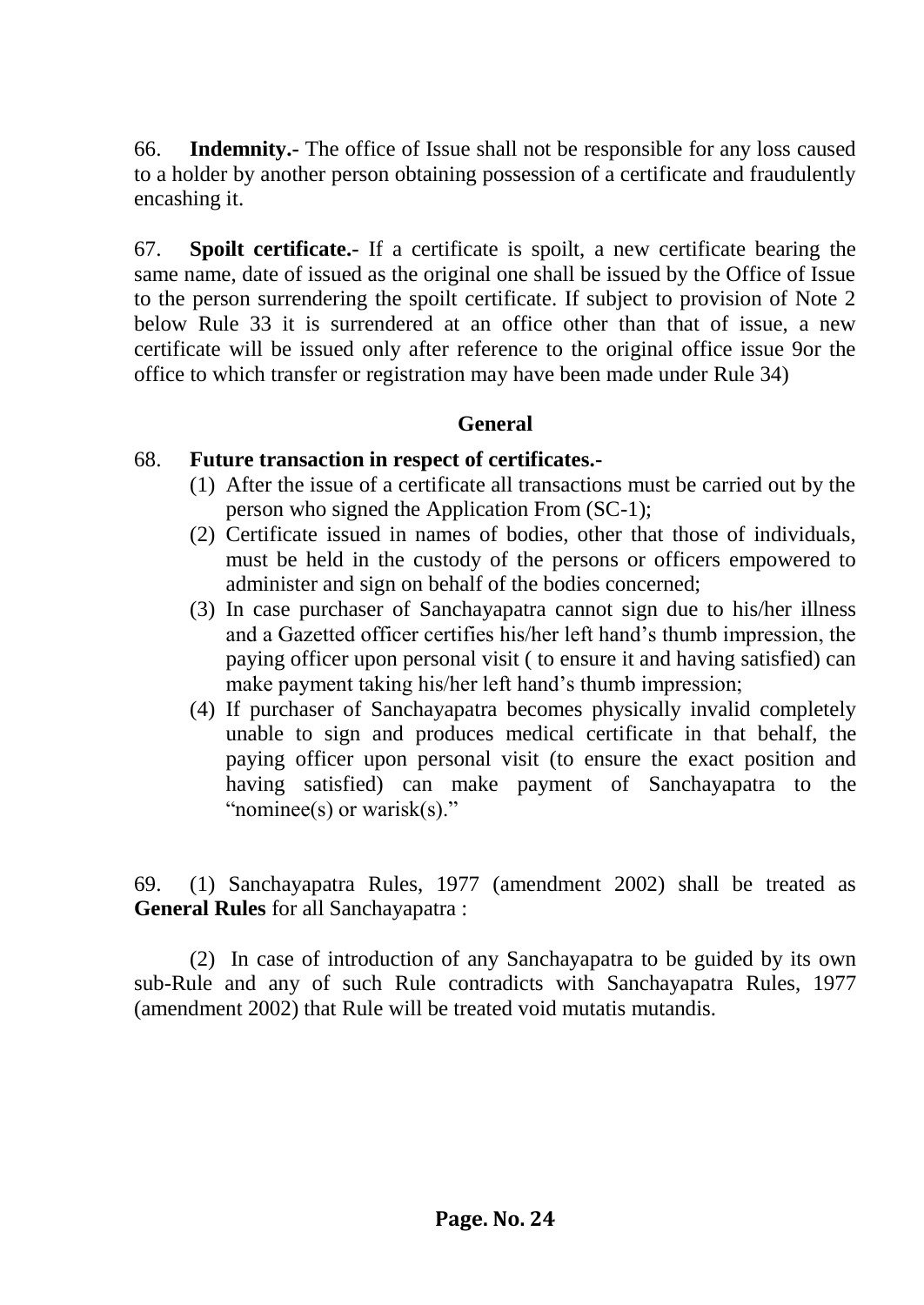| সঞ্চয়পত্রের বিবরণঃ |                                 |              |  |
|---------------------|---------------------------------|--------------|--|
| মূল্যমান            | সঞ্চয়পত্রের ক্রমিক নং ও সংখ্যা | টাকার পরিমাণ |  |
|                     |                                 |              |  |
|                     |                                 |              |  |
|                     |                                 |              |  |
|                     |                                 |              |  |

৯| সঞ্চয়পত্রের বিবরণঃ

১। নক্রতার নামঃ...................................... ২। নিবন্ধন ন<u>ং ও তারিখঃ.........................</u>..

(ব্যাংক/ডাকঘর/সঞ্চয় ব্যুরো পূরণ করবে)

তাবরখ সীল

ইসুয মূল্য সঞ্চয়পগত্রর ক্রবমক নং

অফিসের সীল বিজি বিস্থা ইস্যুকারী কর্তৃপক্ষের স্বাক্ষরও

১। ২।

নক্রতা/গক্রতাগদর নমুন স্বাক্ষর

প্রাপ্তি স্বীকার/সনাক্তকরণ রশিদ (ব্যাংক/ডাকঘর/সঞ্চয় ব্যুরো পুরণ করবে)

|                                                    | গণপ্রজাতন্ত্রী বাংলাদেশ সরকার                                                                     |                                               | নিবন্ধন নং |
|----------------------------------------------------|---------------------------------------------------------------------------------------------------|-----------------------------------------------|------------|
|                                                    |                                                                                                   |                                               |            |
|                                                    |                                                                                                   |                                               |            |
|                                                    | সঞ্চয়পত্র ক্রয়ের ফরম                                                                            |                                               |            |
|                                                    |                                                                                                   |                                               |            |
|                                                    |                                                                                                   |                                               |            |
|                                                    |                                                                                                   |                                               |            |
|                                                    |                                                                                                   |                                               |            |
|                                                    |                                                                                                   |                                               |            |
|                                                    |                                                                                                   |                                               |            |
|                                                    | ৫। যুগ্ম-নামে ক্রয়ের ক্ষেত্রে উত্তোলন পদ্ধতিঃ (ক) যৌথভাবে প্রদেয়      (খ) যে কোন একজনকে প্রদেয় |                                               |            |
| ৬। ক্রেতা যদি নাবালকের পক্ষে কিনতে চান সেক্ষেত্রেঃ |                                                                                                   |                                               |            |
|                                                    |                                                                                                   |                                               |            |
| জন্ম তারিখঃ                                        |                                                                                                   |                                               |            |
| ঠিকানাঃ                                            |                                                                                                   |                                               |            |
| ৭। নমিনি মনোয়ন সংক্রান্ত                          |                                                                                                   |                                               |            |
| নমিনির নাম ও ঠিকানাঃ                               | সম্পৰ্ক                                                                                           | টাকারপরিমাণ                                   |            |
|                                                    |                                                                                                   |                                               |            |
|                                                    |                                                                                                   |                                               |            |
|                                                    |                                                                                                   |                                               |            |
|                                                    |                                                                                                   |                                               |            |
|                                                    | ৮।  আমি/আমরা সংশ্লিষ্ট সঞ্চয়পত্র বিধিমালা/নীতিমালা মেনে চলতে সম্মত হলাম।                         |                                               |            |
| তারিখঃ                                             |                                                                                                   | ক্রেতা(গণ) এর স্বাক্ষর অথবা বৃদ্ধাঙ্গুলির ছাপ |            |
|                                                    | বৰ্ণিত সঞ্চয়পত্ৰ বুঝে পেলাম।                                                                     |                                               |            |
| তারিখঃ                                             |                                                                                                   | ক্রেতা/তার প্রতিনিধির স্বাক্ষর                |            |

এসবস-১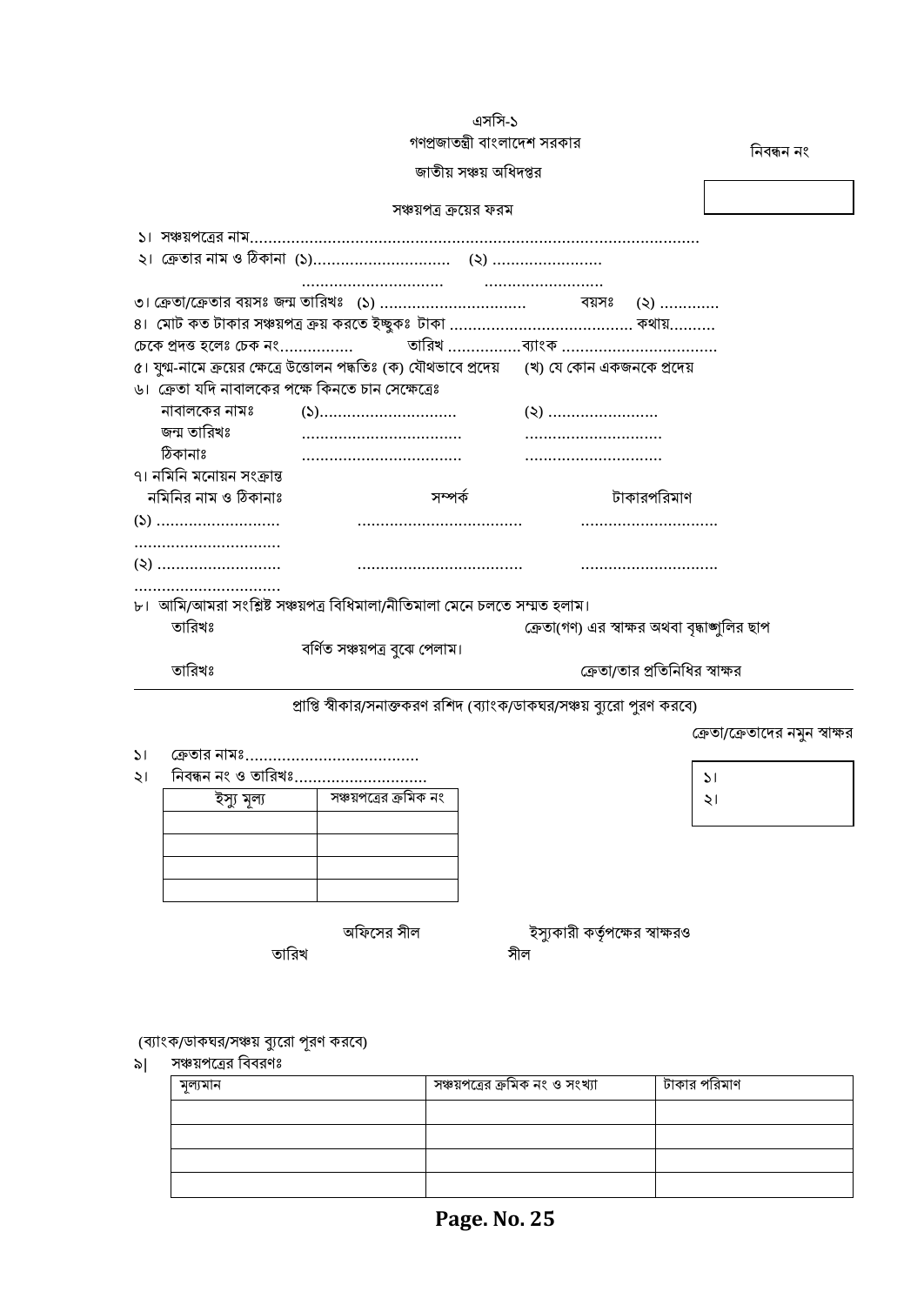| মোচ | ଦାଦ | সংখ্যা | v. |  |
|-----|-----|--------|----|--|
|     |     |        |    |  |

10| হস্তান্তর, ডুবিগকট রবশদ ইসুয ও অন্যান্য নক্ষগত্র বলবপিদ্ধ তথ্যসমূহঃ

ইস্যকারী কর্তৃপক্ষের স্বাক্ষর তারিখ ও সিলমোহর

#### সঞ্চয়পত্র সম্পর্কে কতিপয় তথ্যঃ

১।বর্তমানে দুই ধরণের সঞ্চয়পত্র চালু আছেঃ (ক) পাঁচ বছর মেয়াদী বাংলাদেশ সঞ্চয়পত্র ও (খ) তিন মাস অন্তর মনাফাভিত্তিক সঞ্চয়পত্র।

২।এই সকল সঞ্চয়পত্র ব্াংক, ডাকঘর ও জাতীয় সঞ্চয় বুযগরা নিগক নকনা ও ভ্াংোগনা ায়। একক ও যুগ্ম-নাগম এই সঞ্চয়পত্র কেনা যায়।

৩।প্রয়োজনে মেয়াদ পর্তির আগেও ভাংগানো যায়। এক বছর পর্ণ হওয়ার আগে ভাংগালে কোন মুনাফা পাওয়া যায় না।

৪।পাঁচ বছর মেয়াদী বাংলাদেশ সঞ্চয়পত্র মেয়াদান্তে মুনাফা ১২.৫০% এবং তিন মাস অন্তর মুনাফাভিত্তিক সঞ্চয়পত্রে মেয়াদান্তে মনাফা ১২%।

৫।ব্যক্তিগত বিনিয়োগ (Individual investment) ব্যতীত কোন প্রতিষ্ঠান বা সংস্থার (ব্যাংক, বীমা, শিক্ষা) তহবিল এই সঞ্চয়পত্রে বিনিয়ােগ করা যায় না।

৬।এই সঞ্চয়পত্র ব্যাংকে গচ্ছিত রেখে ঋণ গ্রহণের ক্ষেত্রে ইস্যু অফিসে উহার লিয়েন মার্ক রাখতে হয়।

৭।এই সঞ্চয়পত্র হারিয়ে গেলে অথবা অন্য কোন কারণে বিনষ্ট হলে সেক্ষেত্রে ক্রেতার অনুকূলে, "ডুপ্লিকেট সঞ্চয়পত্র" ইস্যু করা হয়, যাতে ক্রেতা কোনভাবে ক্ষতিগ্রস্ত না হন। এ ক্ষেত্রে ইস্যকারী অফিসের সাথে সত্তর যোগাযোগ করা বাঞ্চনীয়।

৮।সঞ্চয়পগত্রর সনাক্তকরণ রবশদটি সঞ্চয়পগত্রর সংগে না নরগখ পৃিকভ্াগি ত্ন সহকাগর রাখা িাঞ্চনীয়।

৯।টেন্ডার দাখিলের জন্য জামানত হিসাবে ব্যবহারের জন্য এই সঞ্চয়পত্র ক্রয় করা যায়।

এই রশিদটি সঞ্চয়পত্রের সাথে না রেখে পথকভাবে যত্ন সহকারে রাখা বাঞ্চনীয়।

#### FORM SC-2

#### (.........................) SANCHAYAPATRAS IDENTITY SLIP

*(see Rules 24 to 26)*

**Page. No. 26** This is to certify that the bearing number(s) date(s) and of the face-value as under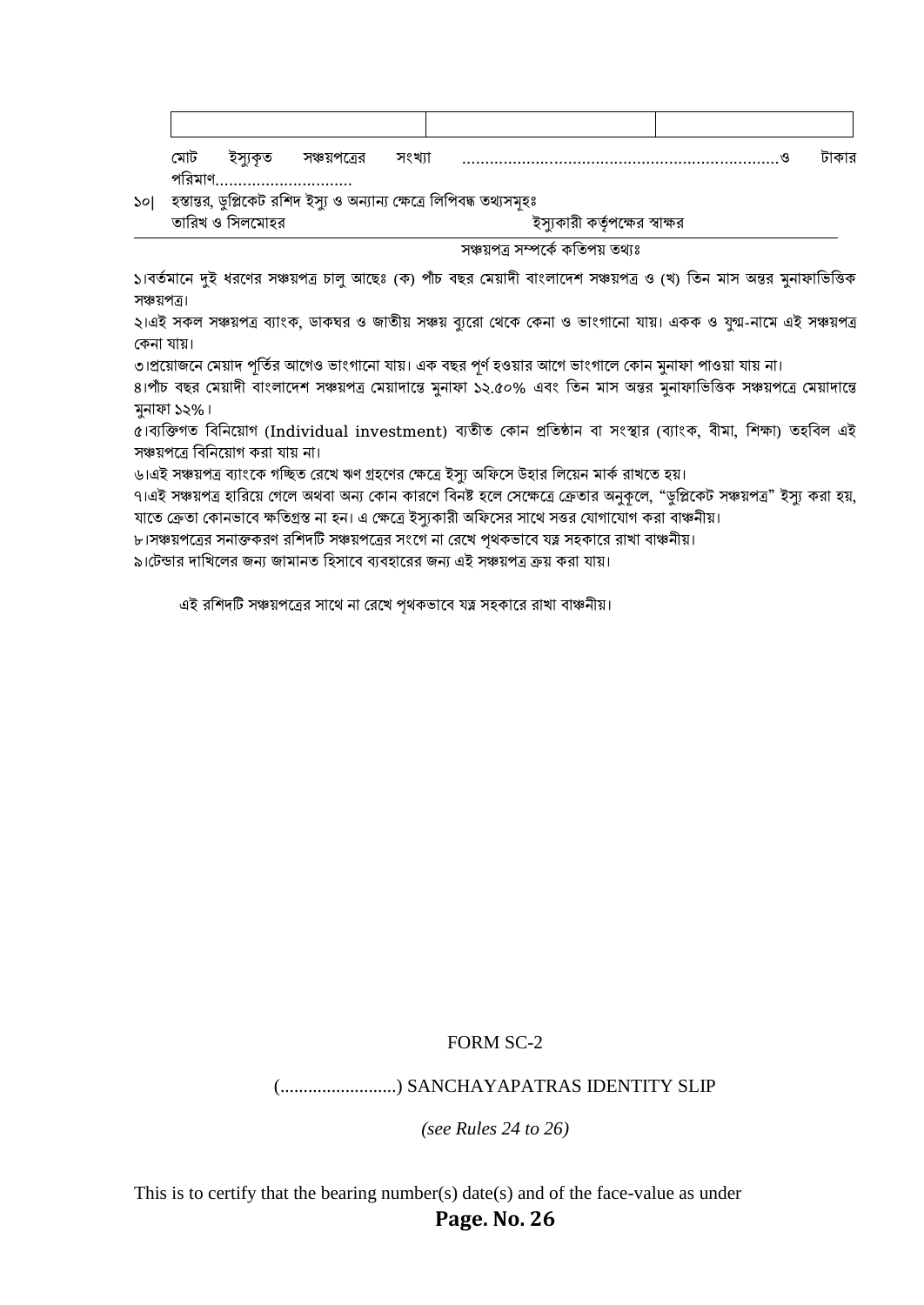No. of certificate $(s)$ Date of Issue Face value Taka Whose signature(s) are given below : (Signature and Stamp of Office of Issue)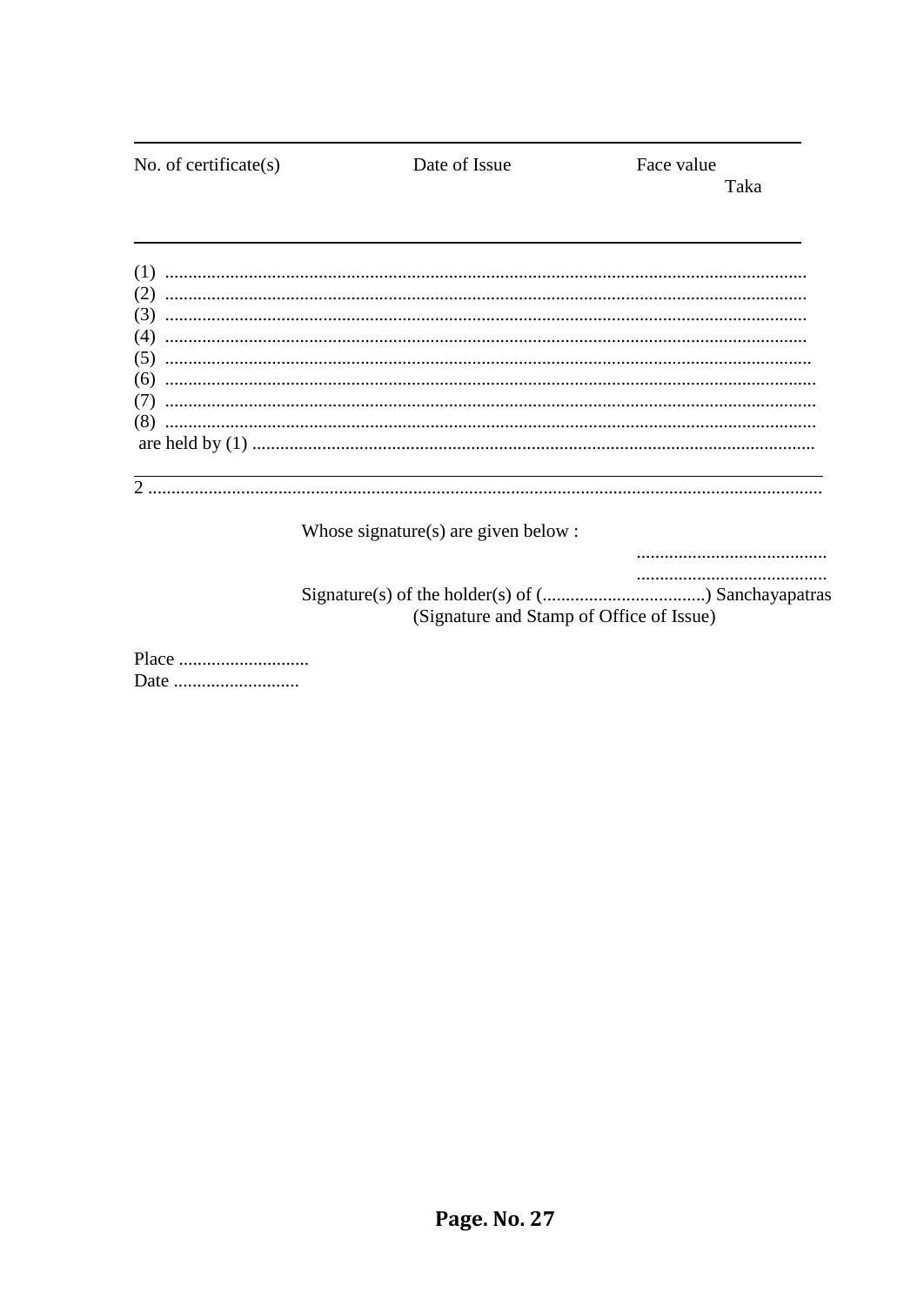#### FORM SC-3

#### NOMINATION FORM

#### (see Rules 9 to 12 of the Sanchayapatra Rules, 1977)

|     | SL No.                                 | Name and address                                                                                                                                                                                                      |                | Amount (Taka)                        |
|-----|----------------------------------------|-----------------------------------------------------------------------------------------------------------------------------------------------------------------------------------------------------------------------|----------------|--------------------------------------|
|     |                                        |                                                                                                                                                                                                                       |                |                                      |
|     |                                        |                                                                                                                                                                                                                       |                |                                      |
|     |                                        |                                                                                                                                                                                                                       |                |                                      |
|     |                                        |                                                                                                                                                                                                                       |                |                                      |
|     |                                        |                                                                                                                                                                                                                       |                |                                      |
| (4) |                                        |                                                                                                                                                                                                                       |                |                                      |
|     | * Delete if there is only one nominee. | Sanchayapatras purchased by me/us show against (each of) $*$ the nominee(s) mentioned<br>above. The nominee(s) shall be entitled to receive the amounts as payable vide Rule<br>or  of the Sanchayapatra Rules, 1977. |                |                                      |
|     | 2. I/we hold the following :           |                                                                                                                                                                                                                       |                |                                      |
|     |                                        | No. of certificate                                                                                                                                                                                                    | Value          |                                      |
|     |                                        |                                                                                                                                                                                                                       |                |                                      |
|     |                                        | 3. In case of demise of the nomines (s) above mentioned, prior to my death the nomination<br>of the nominee(s) concerned shall cease to have effect.                                                                  |                |                                      |
|     |                                        |                                                                                                                                                                                                                       | Sanchayapatra. | signature(s) or thumb impressions(s) |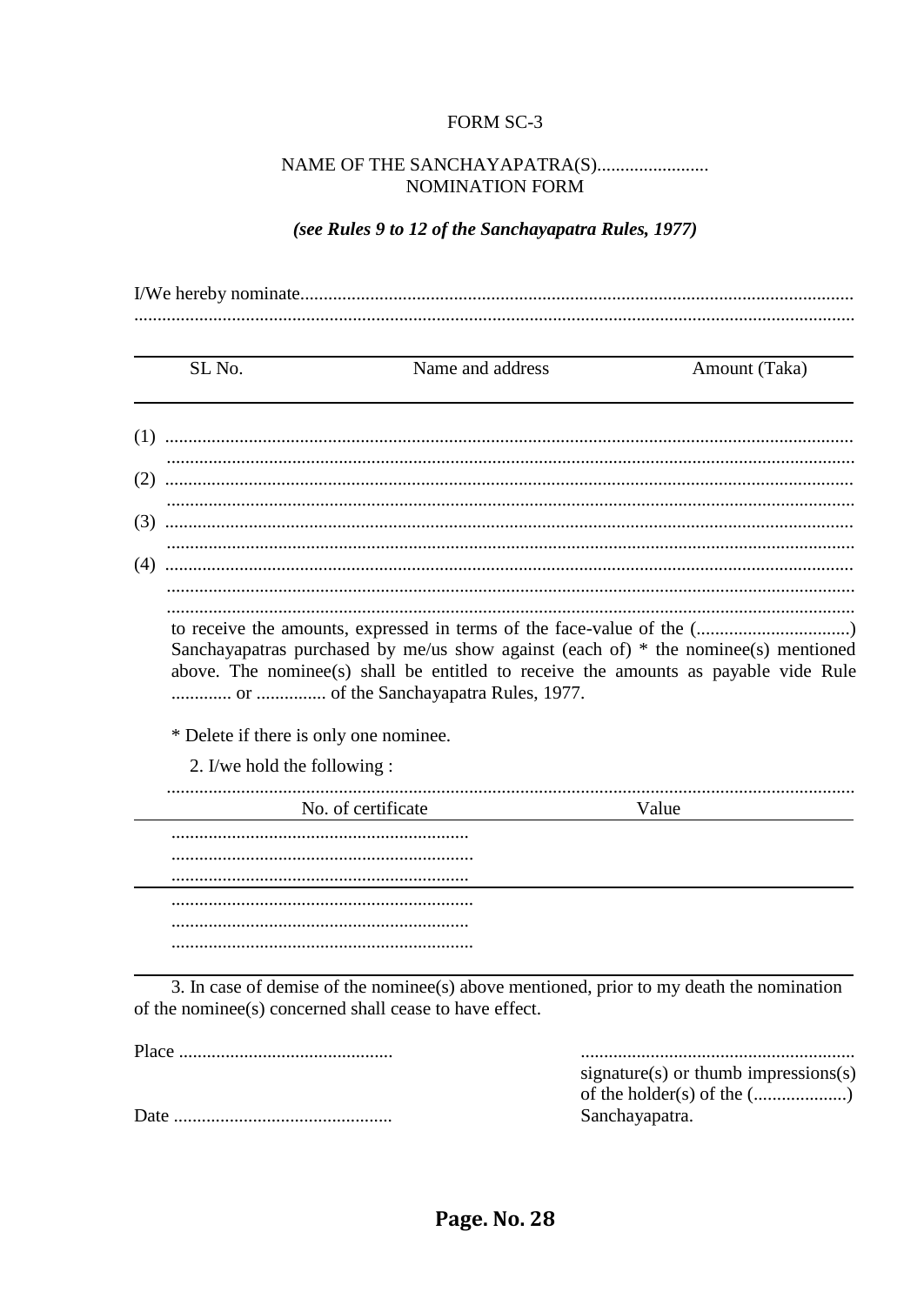| Thumb impression attested by Name<br>Address (with designation, if any) |
|-------------------------------------------------------------------------|
|                                                                         |
|                                                                         |
|                                                                         |

(To be completed by the Officer of Issue Office)

The above nomination form has been attested to the original application form of the purchase of the Sanchayapatras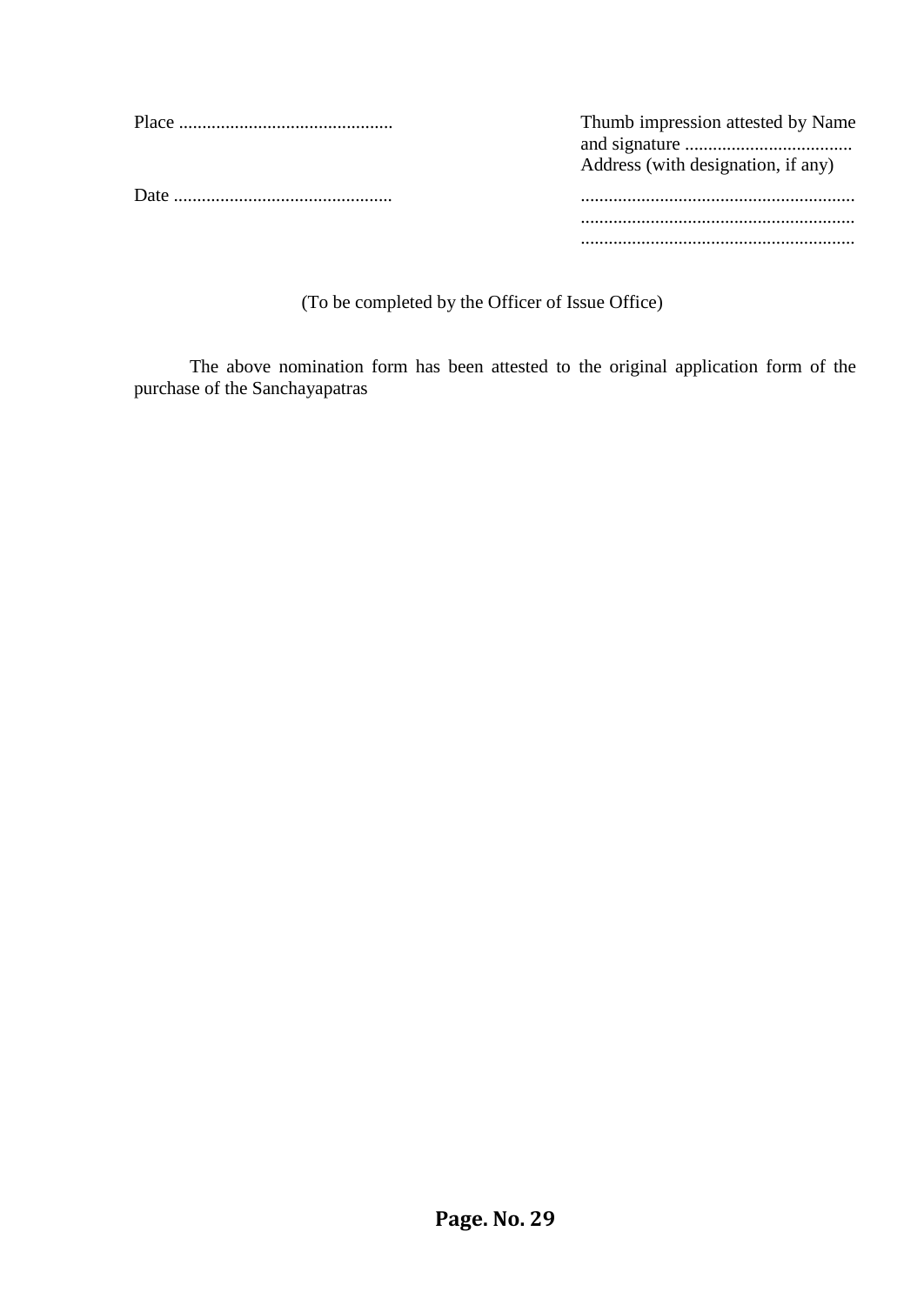#### **FORM SC-4**

#### NAME OF THE SANCHAYAPATRA(S)

Application for the transfer of certificate from one person to another (see Rules 40 to 43 of the Sanchayapatra Rules, 1977), Serial No. and date of original application for purchase of ............................ Sanchayapatra.

#### **Registration No.**

To The Manager/ The Postmaster/ The Officer-in-Charge, National Savings Bureau.

Dated ....................................

Sir,

I/we ............................................................................................. request you to transfer the under mentioned .................... Sanchayapatras/duplicate Sanchayapatra of lost certificates of which I am/we are the holder(s) to Mr./Mrs./Miss. ................................ I/we hereby declare that on that on the transfer of the said Sanchayapatras/duplicate Sanchayapatra of the lost Sanchayaptras to the said Mr./Mr./Miss................................................................... I/we relinquish all claims to them.

2. I/we pay herewith Taka ........................................ Ps ................................. as fee payable on hi/her/their application(s) as prescribed in Rule 40(3) of the Sanchayapatra Rules, 1977.

Particulars of (..........................) Sanchayapatras or "duplicate Sanchayapatra" of lost Certificates.

| No. | Date                        | Denomination No.                                                    | Date           | Denomination                     |
|-----|-----------------------------|---------------------------------------------------------------------|----------------|----------------------------------|
|     |                             |                                                                     |                |                                  |
|     |                             |                                                                     |                |                                  |
|     |                             |                                                                     |                |                                  |
|     |                             |                                                                     |                |                                  |
|     |                             |                                                                     |                |                                  |
|     |                             |                                                                     |                |                                  |
|     |                             |                                                                     |                |                                  |
|     |                             | Total Number of () Sanchayapatras or/and "duplicate Sanchayapatra". |                |                                  |
|     |                             |                                                                     |                |                                  |
|     |                             |                                                                     |                | Signature of transferee(s) of () |
|     |                             |                                                                     | Sanchayapatras |                                  |
|     | (cut along the dotted line) |                                                                     |                |                                  |

...........................................................................................................................................................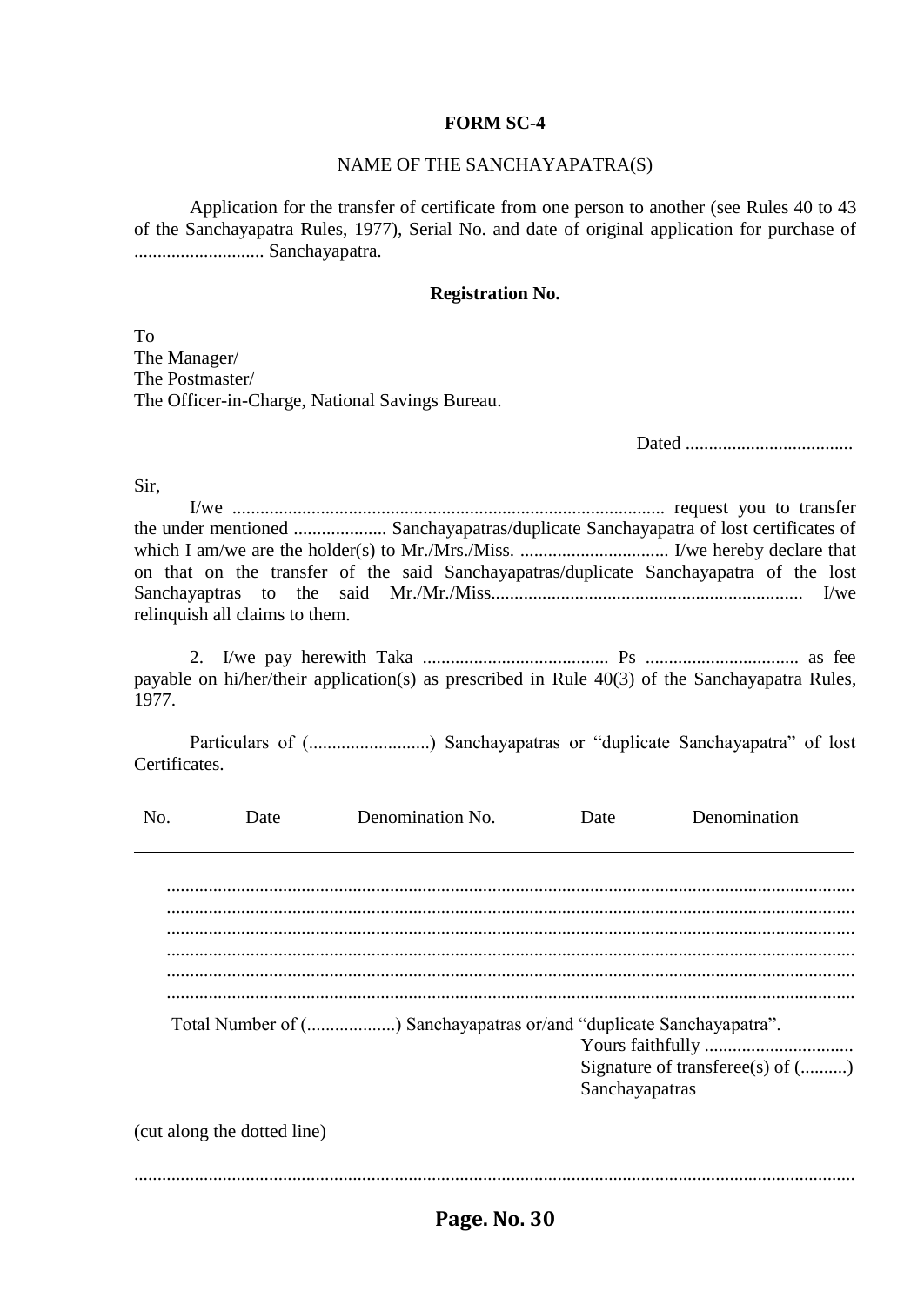| Bank/Postmaster/Officer-in-Charge, National Savings Bureau. |  |
|-------------------------------------------------------------|--|

No : ........................................................................... dated ...............................................

#### or

(b) Transfer of the certificate(s) to the name(s) of ......................................................... has been allowed under Rule 42 of the Sanchayapatra Rules, 1977 and no fee has been charged for.

Dated .................................................... (Signature and Stamp of the Office of Issue)

Serial No. of Bank or Head Post Office or National Savings Bureau.



Stamp of Office of Issue

Certificates can be transferred for being treated as security only to officers mentioned in Rules .................... of the Sanchayapatra Rules, 1977. Transfer of Certificates as security to private individuals, or institution is prohibited.

Declaration by Transferee (s)

I/we ...................................... hereby declare that the total value of the (...................) Sanchayapatras held by me/us including value of the certificates which I am/we are taking over from Mr./Mrs/Miss ..................................... does not exceed 15,00,000 Taka/30,00,000 Taka (face value) and I/we agree to abide by the Sanchayapatra Rules, 1977.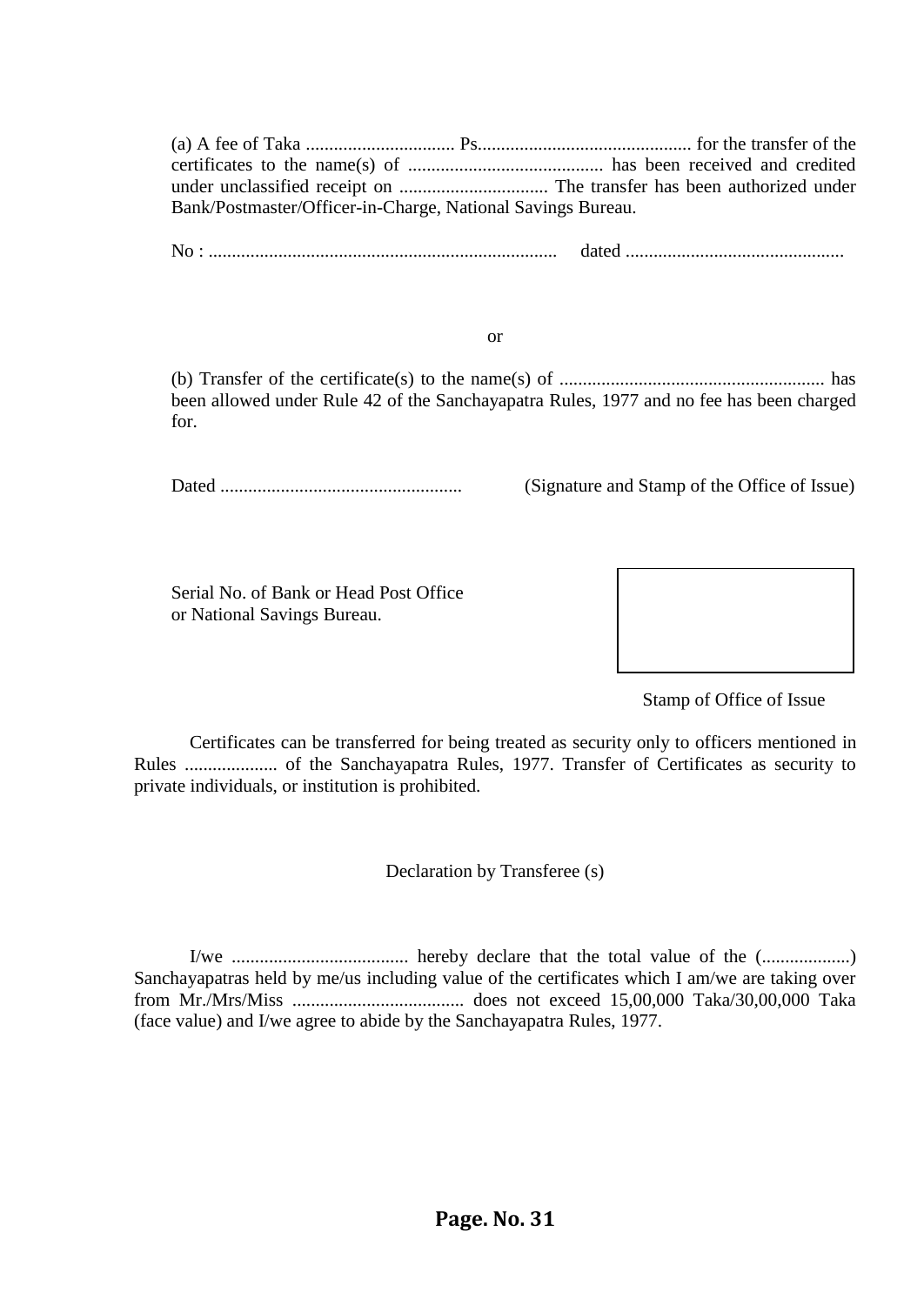#### **FORM SC-5**

|--|--|

Form for transfer of ……………………….. Sanchayapatras in payment of Government dues

(see Rule 44 to 46 of the Sanchayapatra Rules, 1977)

| I/We |  |
|------|--|
|      |  |

Who hold the following Sanchayapatras

| Sl. No. | No. of certificates                   | Date of Issue | <b>Amount Taka</b>                                                                       |
|---------|---------------------------------------|---------------|------------------------------------------------------------------------------------------|
|         |                                       |               |                                                                                          |
|         | hereby transfer the certificate(s) to |               |                                                                                          |
|         |                                       |               |                                                                                          |
|         |                                       |               |                                                                                          |
|         |                                       |               |                                                                                          |
|         | Place<br>Date                         |               | $Singature(s)$ or thumb impression(s)<br>of the holder(s) of the ()<br>Sanchayapatra(s). |
|         |                                       |               | Thump impressions(s) attested by<br>Name and Address<br>(with designation, if any)       |
|         | Place                                 |               |                                                                                          |

**Note.-** The certificate(s) must not be transferred in the personal name of the officer entitled to remove government dues but in his official capacity only.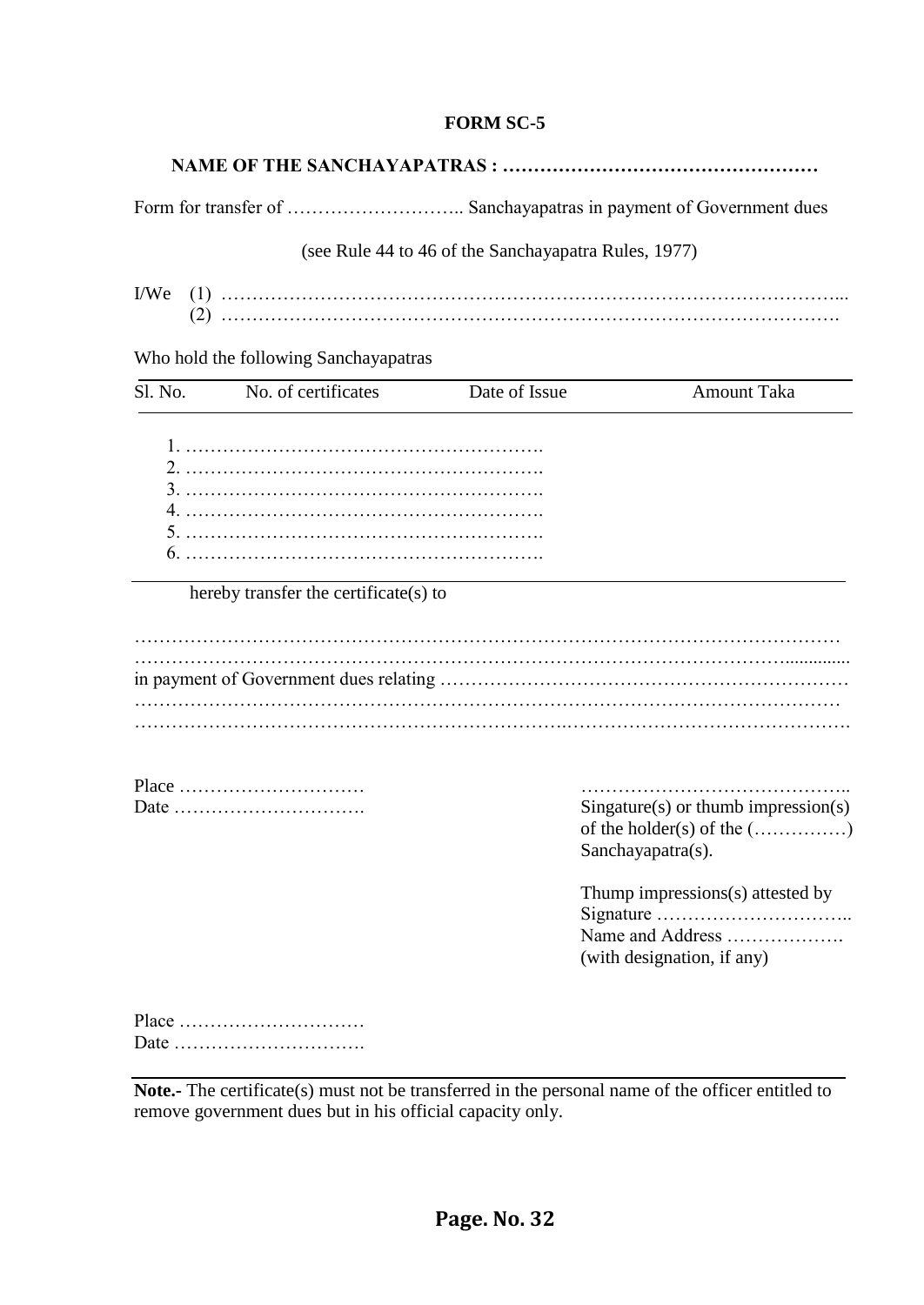#### **FORM SC-6**

#### **NAME OF THE SANCHAYAPATRA(S) IDEMNITY BOND**

**(**see Rule 52 of the Sanchayapatras Rules, 1977)

In consideration of the ………………………………………… (name of the Office of Issue) issuing a "Duplicate Sanchayapatra" favouring me/us against Sanchayapatras as detailed below :

| No |  |
|----|--|
|    |  |

I/we the undersigned hereby guarantee and agree to hold the said office of issue their successors and assigns harmless and indemnified from and against all consequences that may arise from their so doing and from payment of the original Sanchayapatras and from and against all losses, charges and expenses on account of issue of the said "Duplicate Sanchayapatra". and I/We further undertake to deliver to the said Officer of issue on account of the said Sanchayapatras if and when found.

| No. on Sanchayapatras |        |
|-----------------------|--------|
| Date of Issue         | Amount |
|                       |        |

| Signature |  |  |  |  |  |  |  |  |  |  |  |  |
|-----------|--|--|--|--|--|--|--|--|--|--|--|--|
|           |  |  |  |  |  |  |  |  |  |  |  |  |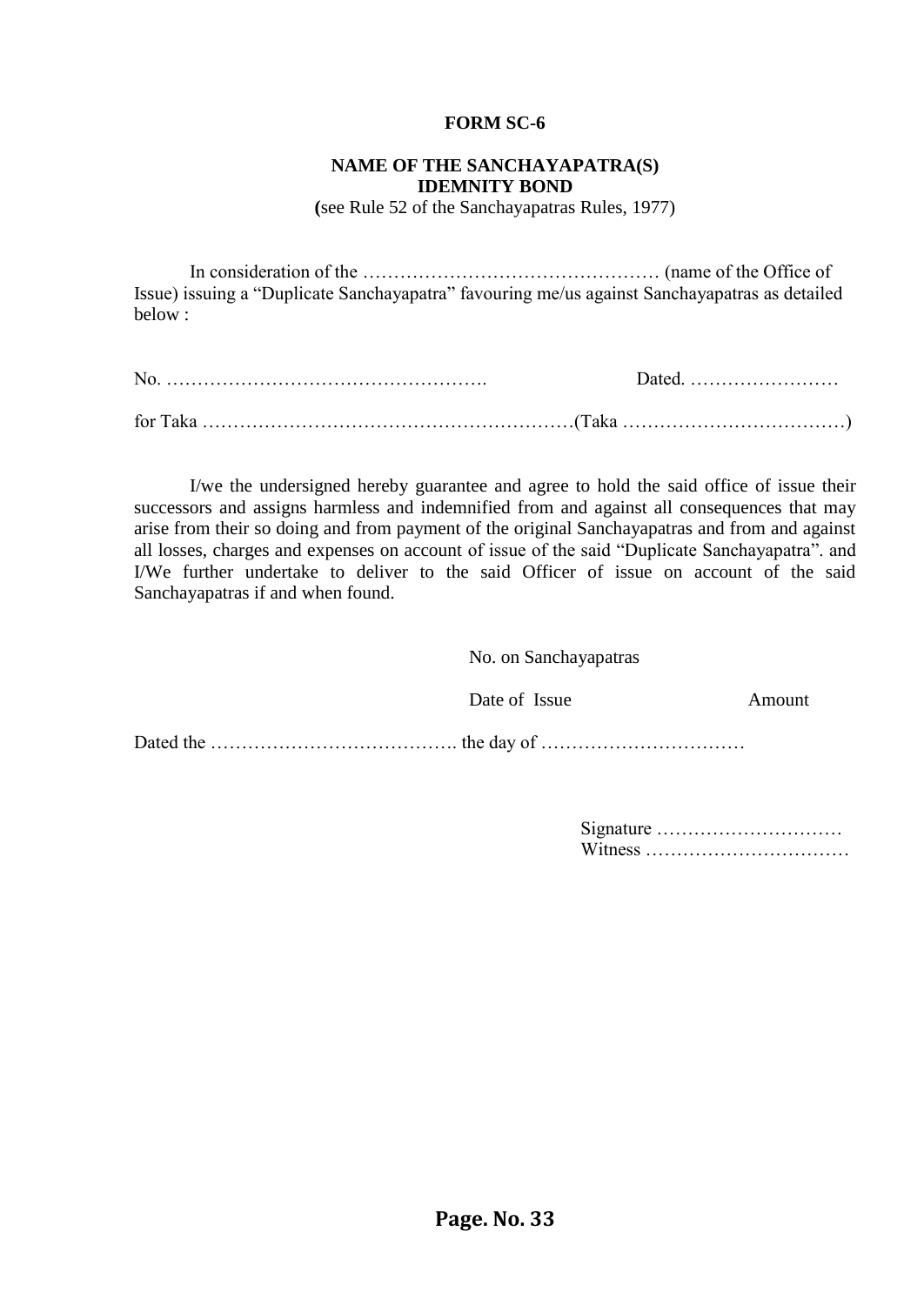ফরম এস বস-৭ ঋণ গ্রহণ ফরম

| আমি/আমরা নিয় বর্ণিত                                                                                                  |
|-----------------------------------------------------------------------------------------------------------------------|
| সঞ্চয়পত্ৰ                                                                                                            |
| শাখায় (ব্যাংকের নাম) গচ্ছিত রাখিয়া ঋণ গ্রহণ করিবার মনস্থ করিয়াছি। এতএব, আমি/আমরা সঞ্চয়পত্র রুলস, ১৯৭৭ এর রুল (৫৮) |

অনুযায়ী এই মর্মে অপসন প্রদান করিতেছি যে, গৃহীত ঋণ পরিশোধে ব্যর্থ হইলে সংশ্লিষ্ট ব্যাংক ইস্যু অফিস হইতে সঞ্চয়পত্র ভাংগাইয়া লইয়া ঋণের প্রাপ্য টাকা গ্রহণ করিয়া অবশিষ্ট টাকা (যদি থাকে) সঞ্চয়পত্রের ক্রেতাকে ফেরত দিবেন।

#### সঞ্চয়পত্রের বর্ণনা

| রেজিঃ নং ও তারিখ | সঞ্চয়পত্রের ক্রমিক নম্বর | লিখিত মল্য | ইস্যু অফিসের নাম |
|------------------|---------------------------|------------|------------------|
|                  |                           |            |                  |
|                  |                           |            |                  |
|                  |                           |            |                  |
|                  |                           |            |                  |
|                  |                           |            |                  |

তারিখঃ ...........................

সঞ্চয়পগত্রর নক্রতার স্বাক্ষর নাম ও পূণ ধঠিকানা।